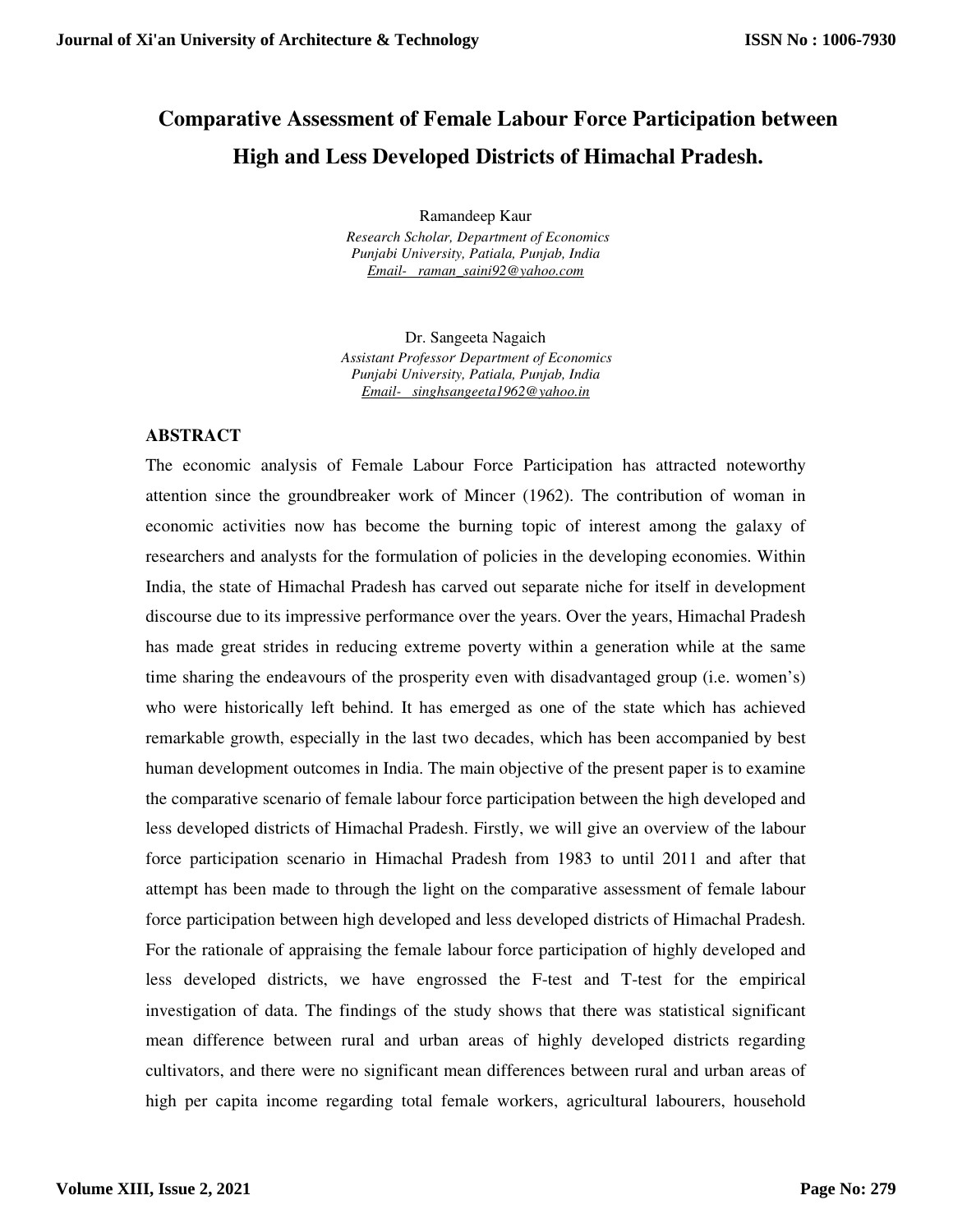industry and other workers. While, there were significant mean differences between rural and urban areas of less per capita income regarding total female workers, cultivators, agricultural labourers, household industry and other workers.

**KEYWORDS**: Female, Employment, Female Labour Force Participation, Himachal Pradesh.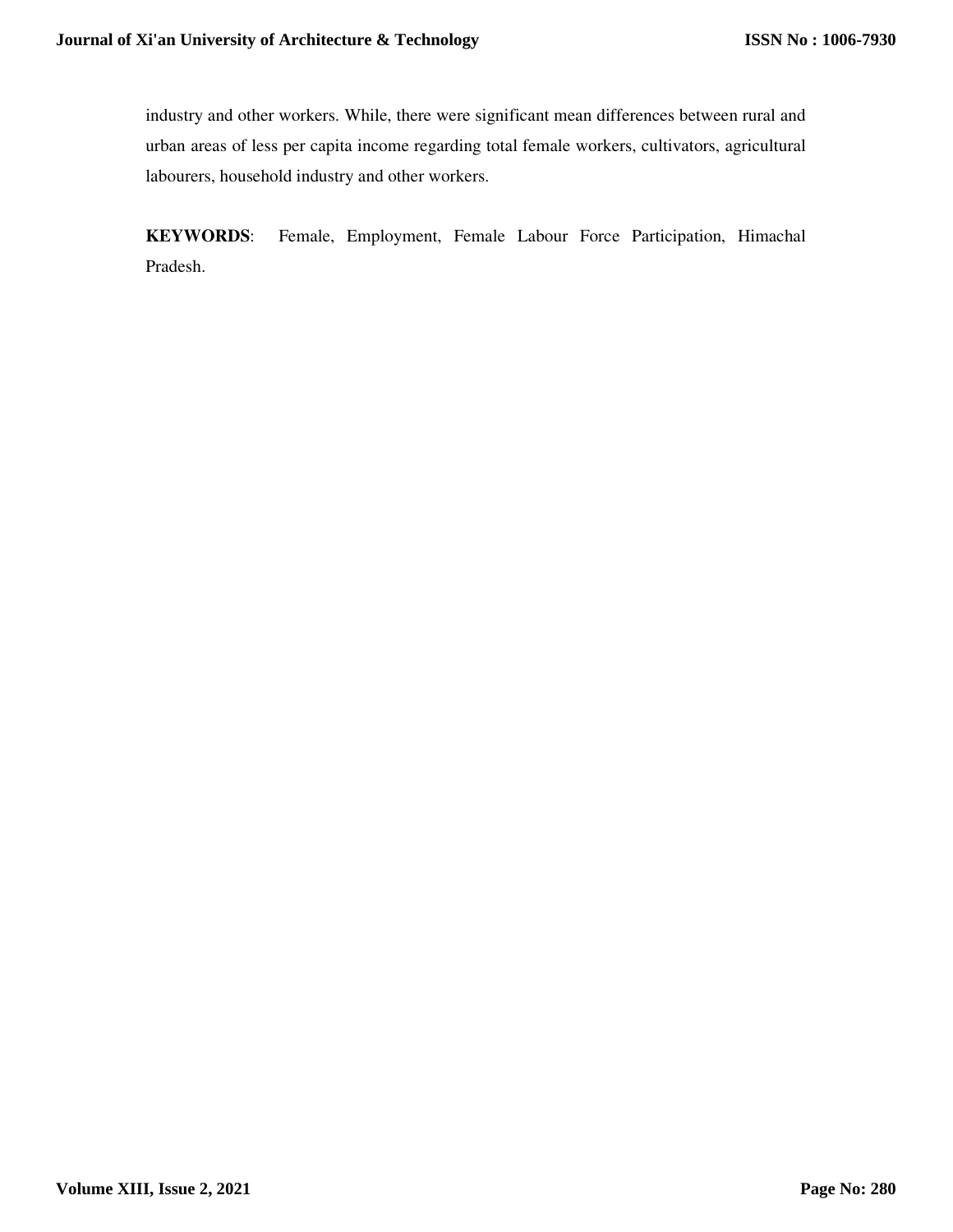#### **I. INTRODUCTION**

 The economic analysis of Female Labour Force Participation has attracted noteworthy attention since the groundbreaker work of Mincer (1962). The contribution of woman in economic activities now has become the burning topic of interest among the galaxy of researchers and analysts for the formulation of policies in the developing economies. Women workforce participation assumes more paramountcy in case of developing countries because of its positive corollary on the level of output and negative corollary on the population growth (Collver and Langlois, 1962). The Female Labour Force Participation has been identified as the most important constituent in the adoption of small family norms and it is also considered as a yardstick for achievement of twin goals of population planning and economic development. It is quite hypnogogic to talk about the women's economic participation, seeing that, almost all women work, inside or outside their homes, against or without economic payments, for production or self consumption purposes, and also for reproduction. The traditional academic view however overlooked this reality and chooses to define work in such a manner so as to ward off majority of those activities that are predominantly performed by women. Women's full amalgamation into the economy is desirable for equity and efficiency considerations. The equity standpoint implies that labour market participation of women will improve their relative economic position and it will increase overall economic efficiency and improve development capabilities and potentialities of the country.

One of the most breathtaking social transformations of the latter half of the 20<sup>th</sup> century involved the enormous convergence of women into paid labour force. With foundations in micro-economics (Becker, 1981), one body of research put forward that female involvement in the paid labour force is largely influenced by cost and benefits of wage labour in relation with the domestic work, home production, leisure time and other household pursuits. With the change in outlook, attitude and approach towards living, it has now become obligatory, by and large, for the families with inadequate incomes to supplement their requirements through additional earnings. So women, of course, can fill this gap by breaking the male dominated attitudes of society. In this modern scenario, everywhere the cost of living has increased, so it becomes essential for women to undertake and take part in the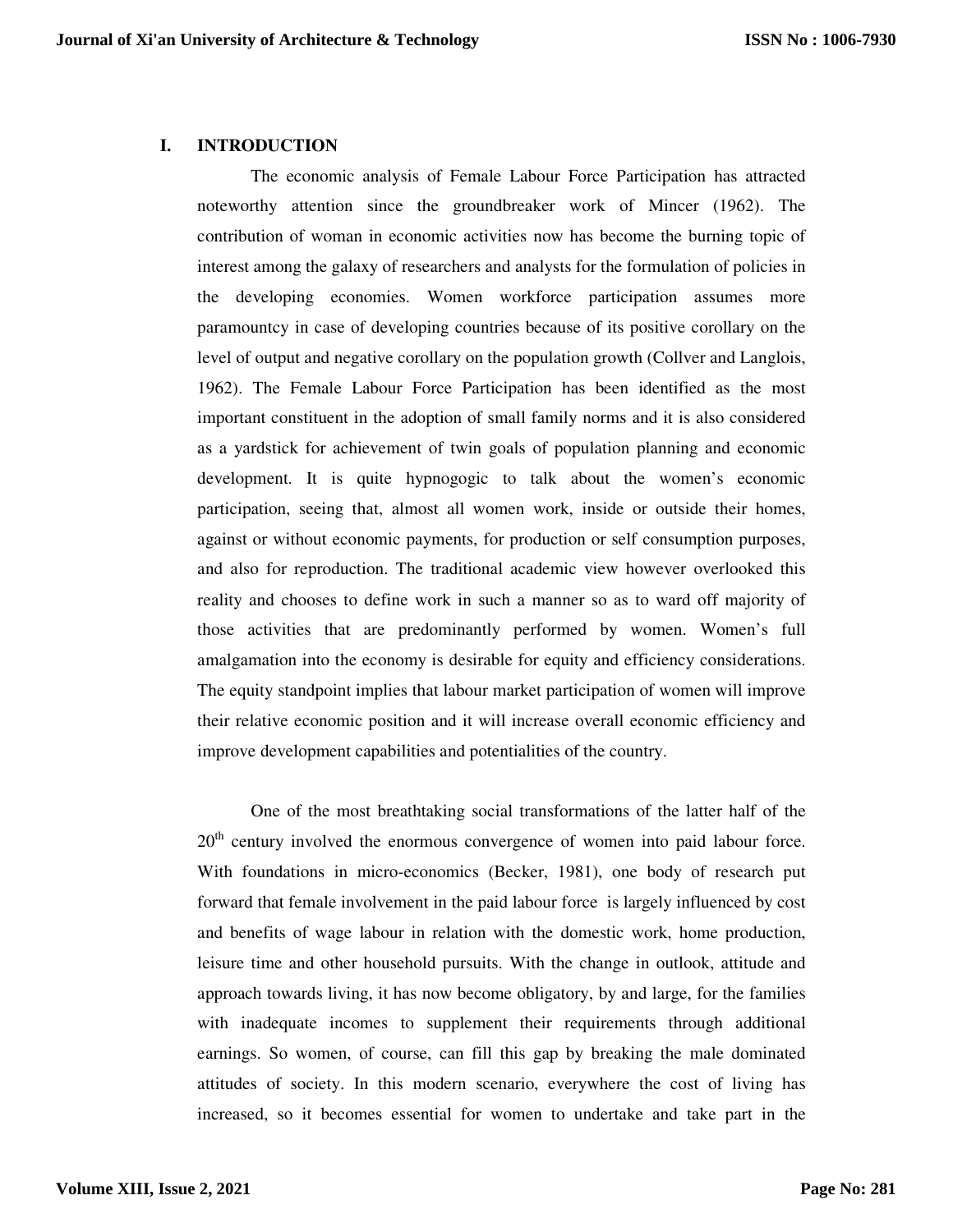economic activities as well as act as helping hand for their male counterparts in supporting their families and it will be a healthy development for the economy. The proliferating rates of women labour force participation have enabled developed countries to nourish and sustain on the path of higher growth (The Economist, 2006). The increase in female labour force participation rate and attachment to work particularly among married women with young children can be associated to structural changes in the economy and demographic shifts that influenced the demand for and supply of women workers. On the demand side, growth in female monopolized occupations in the post World War II era has lead to the rising demand for female workers (England and Farkas, 1986; Oppenheimer, 1970). While on the supply side, increase in education, lower age at marriage, lower fertility, increased consumption and mushrooming preferences among women for non-domestic roles may have worked to increase female labour force participation (England and Farkas, 1986; Goldin 1990). Also, the magnitude of women's involvement is correlative to socio-economic and political conditions prevalent in the country.

The increasing drift towards women's participation in the labour market in both developed and developing countries has evoked both social and academic interest resulting in many insightful studies on gender aspects of labour market issues as well (Ackah, Charles, 2009). Gender equality plays an important role in the economic development and it has been also understood in the ample literature. Various studies have spotlighted that, how lower female labour force participation or weak entrepreneurial activity drags down the economic growth and that empowering women has significant economic benefits in addition to promoting gender equality. World Economic Forum's 2014 Global Gender Gap Report finds a positive correlates between gender equality and per capita GDP, the level of competitiveness and human development indicators. Economic development of the country crucially depends on the participation rates of its females, as they constitute around 50 percent of its labour force (NIPCCD, 2010). The larger proportion of female workers which are directly engaged in economic activities plays a very significant role in economic development. Not only that, the women's labour force participation in the workforce as compared to men is also an important genesis of their social status (Mammen and Paxson, 2000). Naturally magnitude of official female labour supply (or female labour force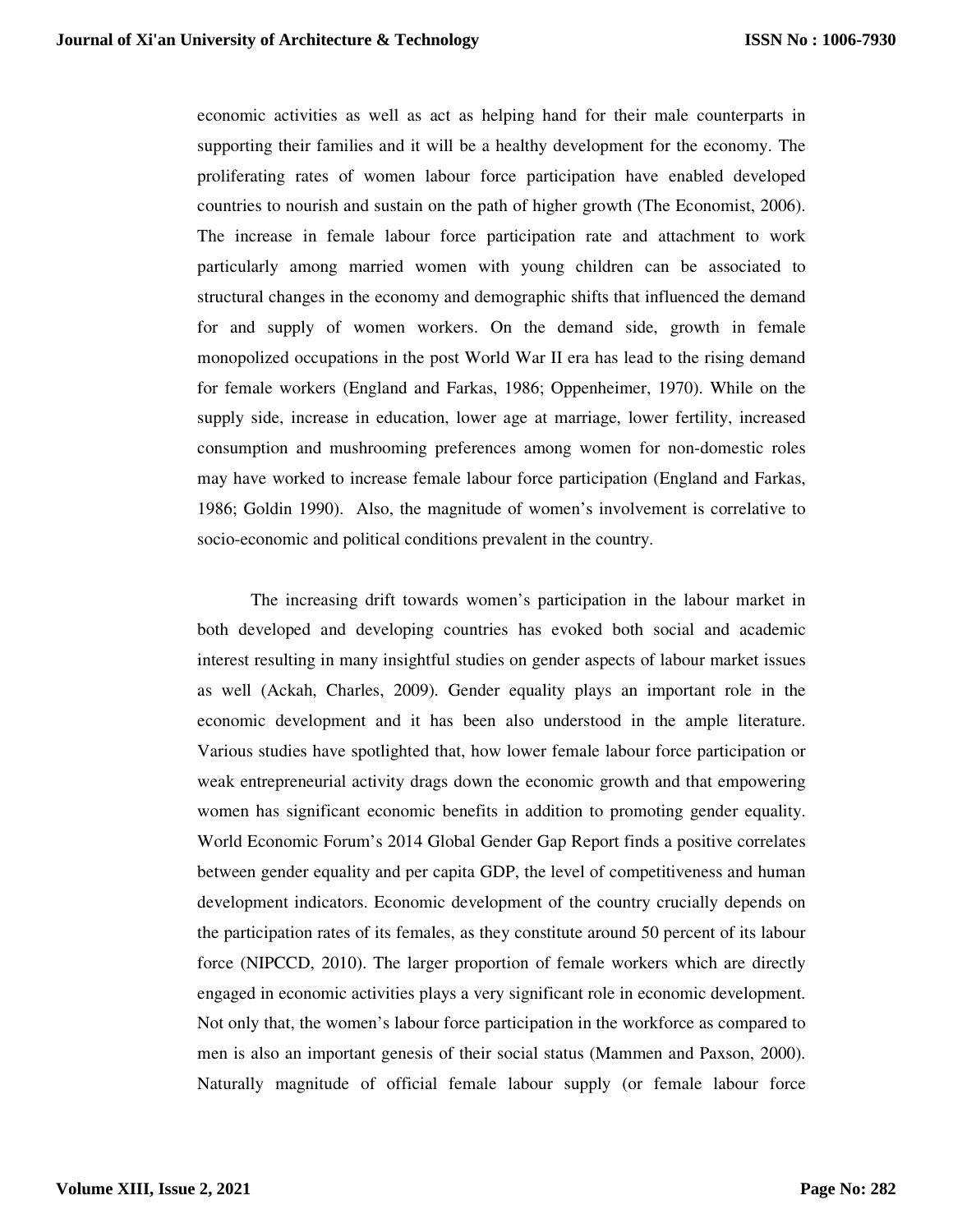participation rate) is quite low in developing countries including India, fluttering around half of the corresponding male figures.

 Within India, the state of Himachal Pradesh has carved out separate niche for itself in development discourse due to its impressive performance over the years. Over the years, Himachal Pradesh has made great strides in reducing extreme poverty within a generation while at the same time sharing the endeavours of the prosperity even with disadvantaged group (i.e. women's) who were historically left behind. It has emerged as one of the state which has achieved remarkable growth, especially in the last two decades, which has been accompanied by best human development outcomes in India. The main objective of the present paper is to examine the comparative scenario of female labour force participation between the high developed and less developed districts of Himachal Pradesh. Firstly, we will give an overview of the labour force participation scenario in Himachal Pradesh from 1983 to until 2011 and after that attempt will be made to through the light on the comparative assessment of female labour force participation between high developed and less developed districts of Himachal Pradesh.

#### **II. LABOUR FORCE PARTICIPATION SCENARIO IN HIMACHAL PRADESH**

 Labour force of a country consists of all those in its working age population, who are employed or seeking employment. In this working age population, the percentage of total female workers to total percentage of total female workers to total female population is female work participation rate. Female labor force participation is mainly driven by the value of women's market wages versus the value of their nonmarket time. The labour market in Himachal Pradesh has been another arena for inclusive outcomes, when compared to other states in India. Employment rates have been high in Himachal Pradesh ever since it attained statehood. From 1983 up until 2011, the labour force participation rate (LFPR) for men hovered around 87 percent in rural areas and 73 percent in urban areas. In rural Himachal Pradesh, the male LFPR in 2011 was similar to that in neighbouring states, but slightly below the national average, while in urban Himachal Pradesh, it was higher than both other northern states and the national average. But the bigger success story is in women's employment. In 2011–12, about 63 percent of rural women in Himachal Pradesh reported themselves as being employed. This places Himachal Pradesh at the second position in female labour force participation in the country, after Sikkim, and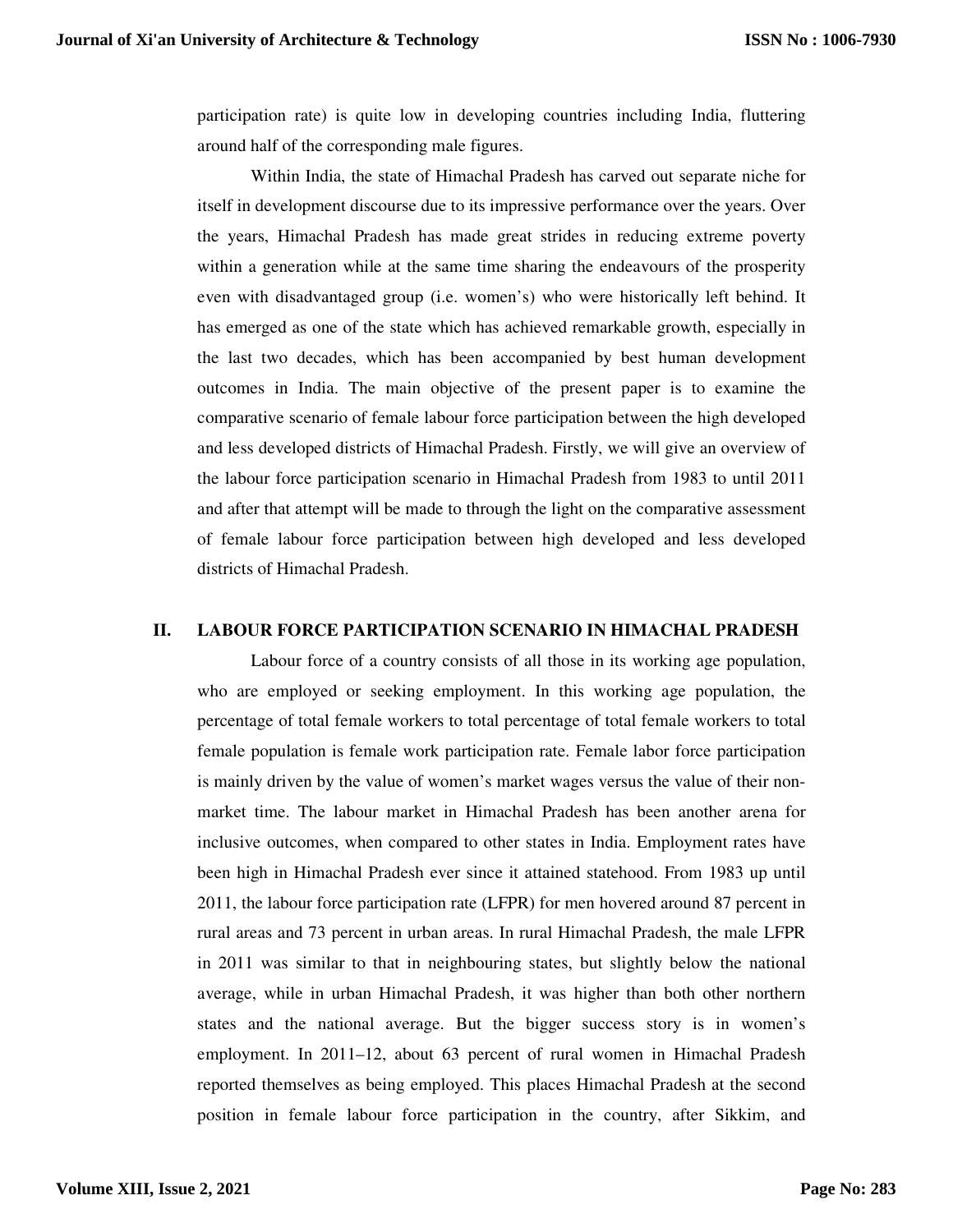significantly above the all-India average of 27 percent. In urban areas, the female labour force participation rate in Himachal Pradesh was much lower, at 28 percent in 2011, but nonetheless, much higher than other north Indian states. In fact, urban women's employment in Himachal Pradesh was at exactly the same level as those in urban areas of Kerala and Tamil Nadu. Much of this is driven by the fact that women in rural areas in Himachal Pradesh are more than twice as likely as their male counterparts to report themselves as being self-employed in agriculture. But urban women are also more likely than their counterparts in neighbouring states to have regular salaried jobs. Himachal Pradesh's high rates of labour force participation are driven by two major factors. Firstly, almost half of urban men and one-fifth of urban women in Himachal Pradesh had regular salaried jobs in 2011. Further, among those who were employed in 2011, almost one-third held public sector jobs. In contrast, only 10 percent of all employed Indians work in the public sector. The high wage bill that Himachal Pradesh consequently incurs is reflected in the state's budget numbers. The second reason for Himachal Pradesh's high employment rates is that agriculture is still the mainstay of its largely rural economy, and predominantly agricultural economies tend to have higher labour force participation rates.

 Himachal Pradesh outperforms its neighbours and many other Indian states on many human development indicators. Not only does it have the lowest share of individuals who received no education among northern states, but it has made a significant progress in improving educational attainment, particularly among women and excluded groups. More members of the SCs and STs have completed secondary or higher levels of schooling, both in urban and rural areas, compared to other states, including southern states such as Karnataka and Tamil Nadu. Urban Himachal Pradesh recorded huge progress, where the share of residents with post-primary education increased across social groups, especially among STs. Finally, the state's success in increasing female education is also significant, despite the fact that there are continuing disparities between men and women in rural areas. Himachal Pradesh has also done remarkably well in the area of health and sanitation. Himachal Pradesh has the lowest infant, child and under-five mortality rates among northern Indian states and it is first state in northern India that is close to being "Open Defecation Free". So, the committed state (Himachal Pradesh) and its bureaucrats have consistently innovated to ensure: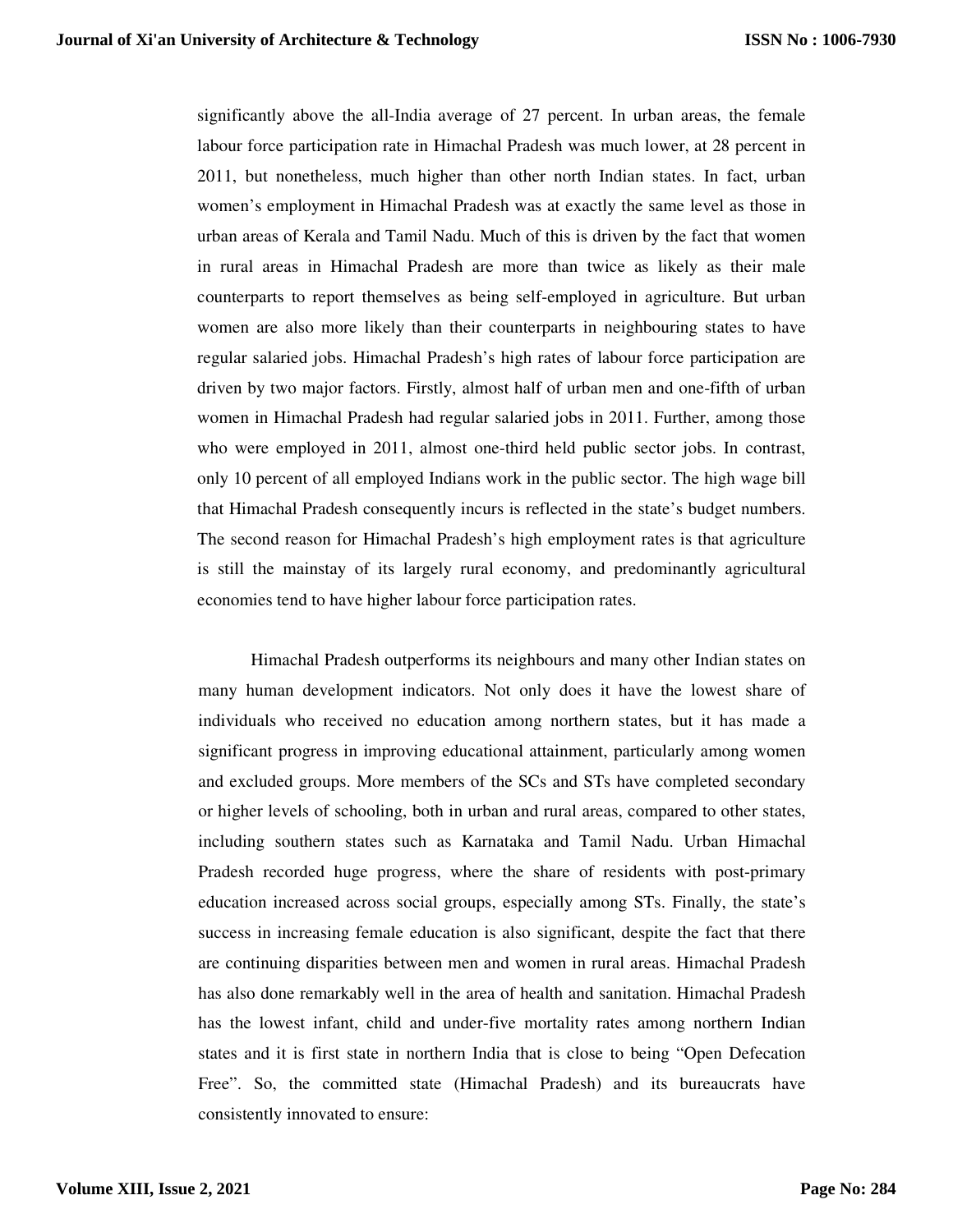- Social inclusion and sustainable development,
- The unique historical and cultural context which created a milieu of high local accountability and,
- Positive norms around gender which enabled strong participation of women in development programs.

 Now it is fair enough to say that, strong women participation in development programs in Himachal Pradesh highlights the fact that the female seclusion in Himachal Pradesh is not as normative as it is in neighbouring states. Data from the NFHS 2005–06 shows that 65 percent of urban women in Himachal Pradesh and 56 percent of rural women participate in household decisions. When combined with a strong tribal ethos, diverse marriage patterns and the accompanying autonomy for women, it has been easier for Himachal Pradesh to enlist women's participation in programs such as sanitation, immunization, and other health-related campaigns than it has been for neighbouring states. Finally, women in Himachal Pradesh have a strong tradition of protest movements against environmental degradation and male alcoholism. So, therefore it becomes essential to investigate the nature and magnitude of female labour force participation between high developed and less developed districts of Himachal Pradesh.

#### **III. HYPOTHESIS**

- The female labour force participation rate differs significantly between the high developed and less developed districts.
- The female labour force participation rate differs significantly between rural and urban areas.

#### **IV. METHODOLOGY**

 The comparative assessment of female labour force participation between High Developed and Less Developed districts of Himachal Pradesh is principally established on the basis of secondary resources mobilized from reports of Government of India. The principal resources, from where the data is outlined are Census of India, National Sample Survey Organisation (NSSO), Statistical Abstract of Himachal Pradesh and Department of Economics and Statistics Himachal Pradesh. The time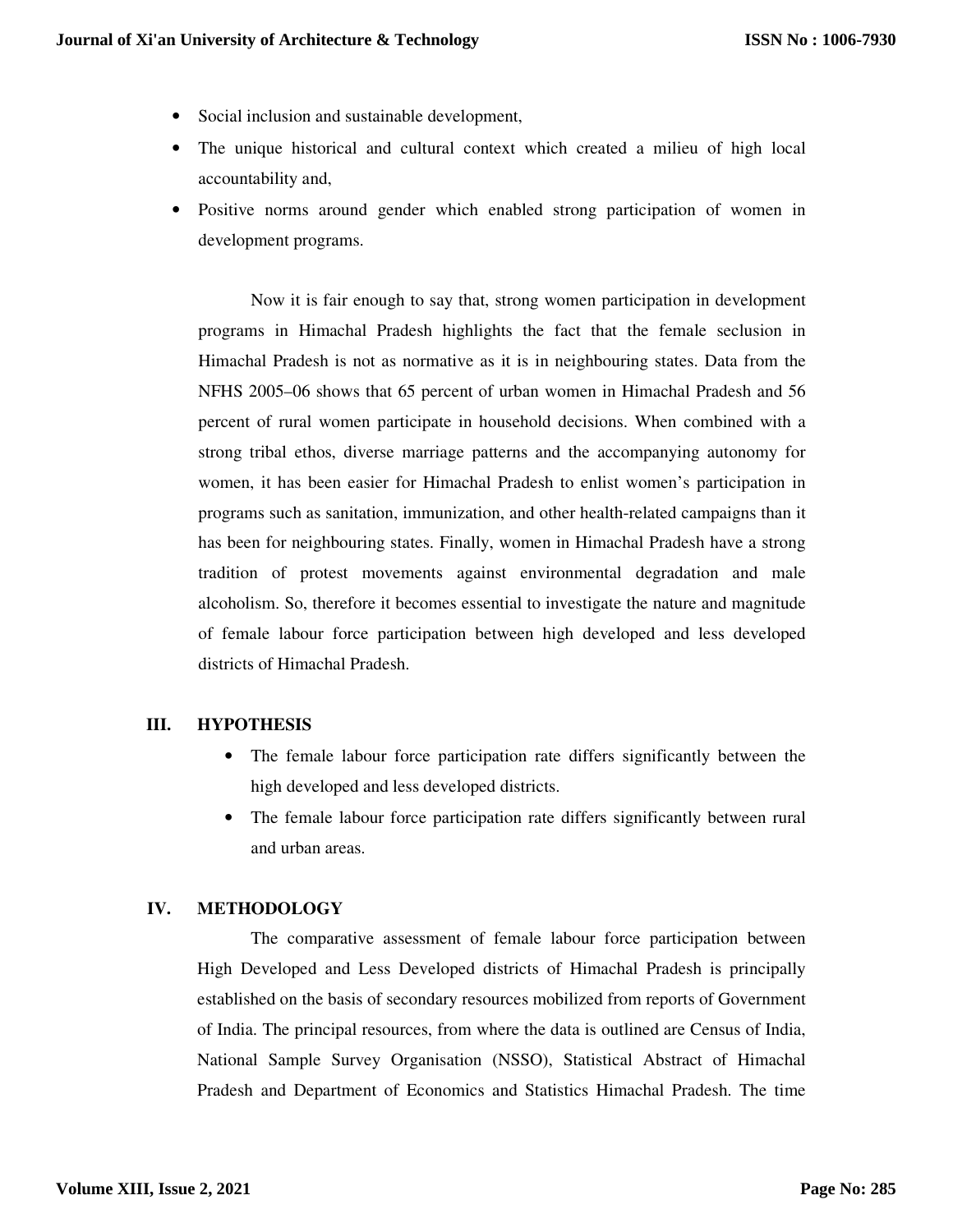period which has been designed for the study is 2011 census which covers the female demographics of all the twelve districts of Himachal Pradesh.

## **DISTRIBUTION OF DISTRICTS INTO HIGHLY DEVELOPED AND LESS DEVELOPED**

 The splitting up of districts into highly developed and less developed is done on the centre of District Wise Per Capita Income at current prices of the financial year 2011-12 (Planning Department- Himachal Pradesh). During the financial year 2011- 12, the Per Capita Income at current prices of Himachal Pradesh is Rs. 74694. So, the districts which are above Himachal Pradesh average are considered as highly developed districts and the districts which are below Himachal Pradesh average are considered as less developed districts. The distribution of districts into highly developed and less developed districts are presented in below table 1.

**Table 1**: Distribution of districts into highly developed and less developed on the centre of Per capita Income of Districts (Planning Department-Himachal Pradesh 2011-12).

| S.             | <b>High Per Capita</b>  | Per Capita       | S.             | <b>Low Per</b>       | Per Capita       |
|----------------|-------------------------|------------------|----------------|----------------------|------------------|
| No.            | <b>Income Districts</b> | Income (Rs.)     | No.            | <b>Capita Income</b> | Income (Rs.)     |
|                |                         | (Current Prices) |                | <b>Districts</b>     | (Current Prices) |
| $\mathbf{1}$   | Kinnaur                 | 126923           | $\mathbf{1}$   | Bilaspur             | 73659            |
| 2              | Lahul & Spiti           | 139254           | 2              | Chamba               | 69167            |
| 3              | Shimla                  | 85685            | $\overline{3}$ | Hamirpur             | 58227            |
| $\overline{4}$ | Sirmaur                 | 93711            | $\overline{4}$ | Kangra               | 56767            |
| 5              | Solan                   | 138475           | 5              | Kullu                | 70197            |
|                |                         |                  | 6              | Mandi                | 58194            |
|                |                         |                  | $\overline{7}$ | Una                  | 64867            |

**Source**: (Planning Department-Himachal Pradesh 2011-12)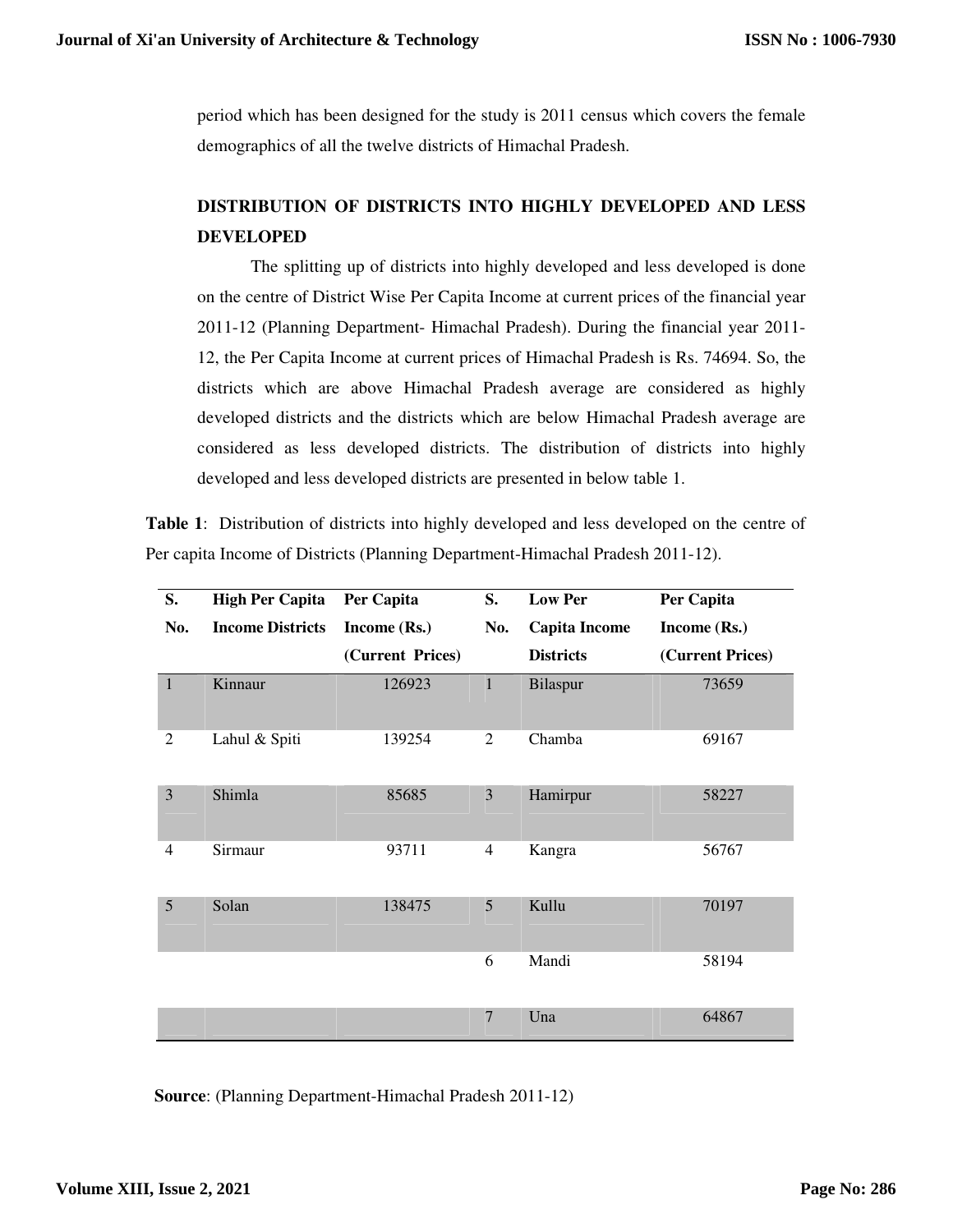There are total of twelve districts of Himachal Pradesh. As we can see from the above Table:1, that there are five districts i.e. Kinnaur, Lahul & Spiti, Shimla, Sirmaur and Solan which are above Himachal Pradesh average and are being considered as highly developed districts. While on the other hand, there are seven districts i.e. Bilaspur, Chamba, Hamirpur, Kangra, Kullu, Mandi and Una which are below Himachal Pradesh average and are being considered as less developed average. For the rationale of appraising the female labour force participation of highly developed and less developed districts, we have engrossed the Growth rates, F-test and T-test along with the descriptive statistics for the empirical investigation of data.

#### **V. FEMALE LABOUR FORCE PARTICIPATION IN HIMACHAL PRADESH**

The information pertaining to the total working population in Himachal Pradesh in 2011 is produced in the Table 1. According to 2011 census, the total population of Himachal Pradesh is 6864602, out of which, specifically, 3481873 (50.72 per cent) are males and 3382729 (49.26 per cent) are females. Focussing on the total working population, we found that, out of 6864602 total populations, 30.05 per cent envelopes the total workers in Himachal Pradesh. While, focussing on the gender wise stratification of workers in Himachal Pradesh, we see that out of 50.72 per cent total male populations, 41.33 per cent envelopes the male working population and that out of 49.26 per cent total female populations, 18.43 per cent envelopes the female working population. The percentage of male working population is higher in comparison to female working population. The male working population was almost 2 times the female working population.

#### **RURAL-URBAN SCENARIO**

 Now looking at the rural-urban scenario, we have found that in rural area, total rural population is 6176050, out of which, specifically, 3110345 (50.36 per cent) are males and 3065705 (49.64 per cent) are females. Out of 6176050 total populations in rural area, we have found that, 29.50 per cent envelopes the total working population in Himachal Pradesh. Focussing on the gender wise stratification of workers in rural area, we see that out of 50.36 per cent total male populations, 40.12 per cent envelopes the male working population and that out of 49.64 per cent total female populations, 18.73 per cent envelopes the female working population. On the other hand, in urban area total urban population is 688552, out of which, specifically,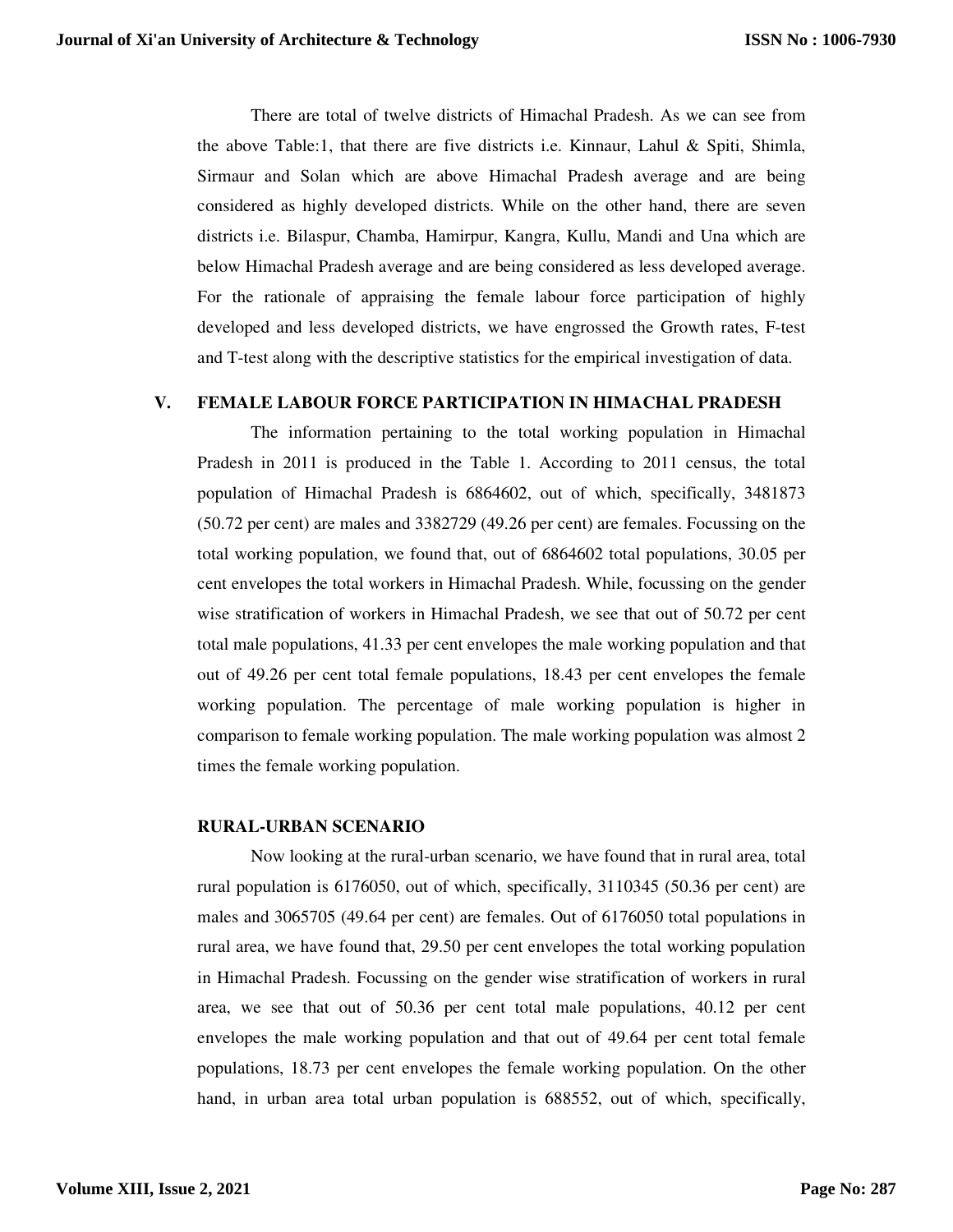371528 (51.44 per cent) are males and 317024 (46.04 per cent) are females. Out of 688552 total populations in urban area, we have found that, 34.91 per cent envelopes the total working population in Himachal Pradesh. Focussing on the gender wise stratification of workers in urban area, we see that out of 53.96 per cent total male populations, 51.44 per cent envelopes the male working population and that out of 46.04 per cent total female populations, 15.54 per cent envelopes the female working population. Both in rural and urban of Himachal Pradesh, the male working population were high as compared to the female working population. We have also found that, the female working population in rural area (18.73 per cent) is higher as compared to urban area (15.54 per cent).

|              | Population/Workers           | Total   | Male    | Female  |
|--------------|------------------------------|---------|---------|---------|
| <b>Total</b> | Population                   | 6864602 | 3481873 | 3382729 |
|              |                              |         | 50.72   | 49.26   |
|              | Main + Marginal Workers      | 2062501 | 1438989 | 623512  |
|              | <b>Percentage of Workers</b> | 30.05   | 41.33   | 18.43   |
|              |                              |         |         |         |
| <b>Rural</b> | Population                   | 6176050 | 3110345 | 3065705 |
|              |                              |         | 50.36   | 49.64   |
|              | Main + Marginal Workers      | 1822109 | 1247874 | 574235  |
|              | <b>Percentage of Workers</b> | 29.50   | 40.12   | 18.73   |
|              |                              |         |         |         |
| <b>Urban</b> | Population                   | 688552  | 371528  | 317024  |
|              |                              |         | 53.96   | 46.04   |
|              | Main + Marginal Workers      | 240392  | 191115  | 49277   |
|              | <b>Percentage of Workers</b> | 34.91   | 51.44   | 15.54   |

**Source:** Census of India-2011

The statistics related to female labour force participation of highly developed districts of Himachal Pradesh according to census 2011was produced in Table 2. Among the five highly developed districts of Himachal Pradesh, the female labour force participation was highest in Lahul & Spiti with  $44.21$  per cent. The second position was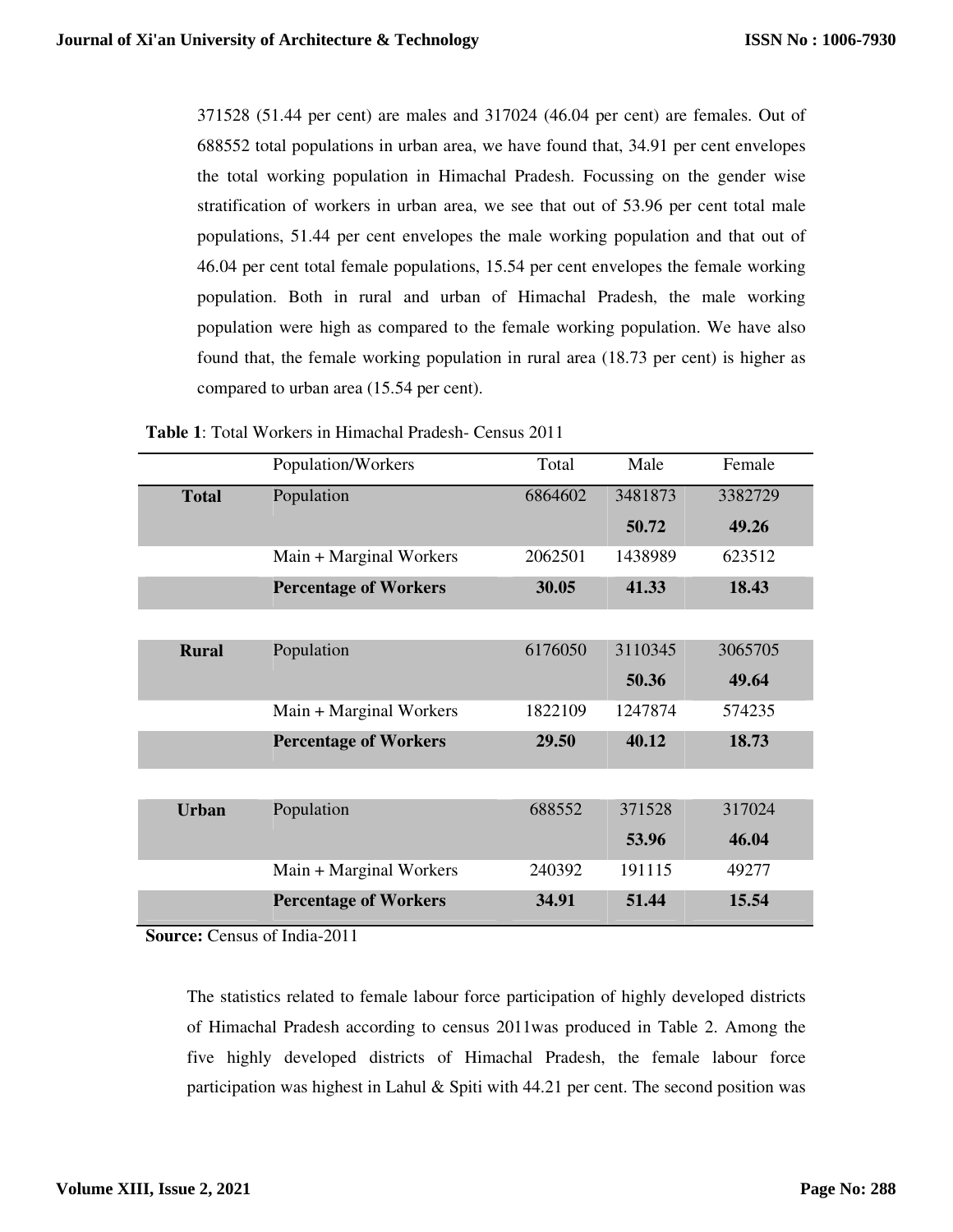attained by Shimla with 39.99 per cent followed by Kinnaur and Sirmaur with 39.82 per cent and 39.51 per cent respectively. The lowest female labour force participation among five highly developed districts was attained by Solan with 36.39 per cent.

| S. No.                  | <b>Districts</b> | Female  | <b>Total Workers</b> | Percentage |
|-------------------------|------------------|---------|----------------------|------------|
|                         |                  | Workers |                      | $(\%)$     |
|                         | Kinnaur          | 22410   | 56273                | 39.82      |
| $\overline{2}$          | Lahul & Spiti    | 8532    | 19295                | 44.21      |
| 3                       | Shimla           | 172298  | 430926               | 39.99      |
| $\overline{\mathbf{4}}$ | Sirmaur          | 110684  | 280083               | 39.51      |
| 5                       | Solan            | 108736  | 298737               | 36.39      |

**Table 2:** Splitting of female workers of Highly Developed Districts (Census 2011)

**Source**: Census of India, 2011

 The statistics related to female labour force participation of less developed districts of Himachal Pradesh according to census 2011was produced in Table 3. Among the seven less developed districts of Himachal Pradesh, the female labour force participation was highest in Hamirpur with 50.92 per cent. The second position was attained by Mandi with 48.06 per cent followed by Chamba, Bilaspur, Kullu and Kangra with 45.99 per cent, 45.82 per cent, 44.69 per cent and 40.19 per cent respectively. The lowest female labour force participation among seven less developed districts was attained by Una with 34.24 per cent. The percentage of female labour force participation has varied considerably across the seven less developed districts of Himachal Pradesh.

| S. No.       | <b>Districts</b> | <b>Female</b> | <b>Total Workers</b> | Percentage                         |
|--------------|------------------|---------------|----------------------|------------------------------------|
|              |                  | Workers       |                      | $\left( \mathscr{G}_{\ell}\right)$ |
|              | Bilaspur         | 94328         | 205871               | 45.82                              |
| $\mathbf{2}$ | Chamba           | 135244        | 294035               | 45.99                              |
| 3            | Hamirpur         | 123207        | 241931               | 50.92                              |
| 4            | Kangra           | 271414        | 675170               | 40.19                              |
| 5            | Kullu            | 120255        | 269084               | 44.69                              |

**Table: 3** Splitting of female workers of Less Developed Districts (Census 2011)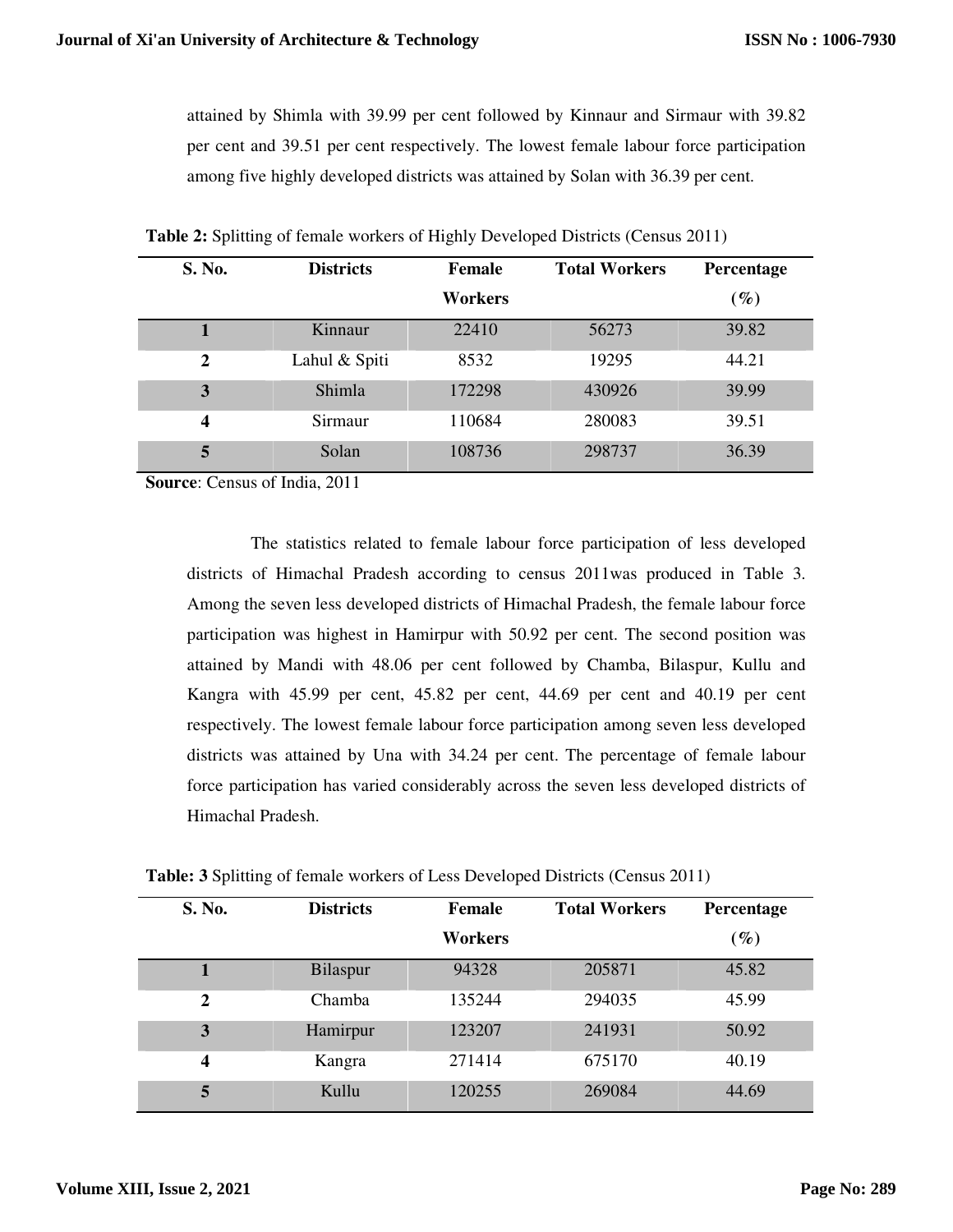| $\rightarrow$<br><b>Mandı</b> | 75007<br>21201 | 572671 | 48.06 |
|-------------------------------|----------------|--------|-------|
| Ina                           | ワクワク<br>34     | 215346 | 34.24 |

**Source**: Census of India, 2011

In our analysis, for the empirical testing of the statistical significance of female labour force participation between highly and less developed districts of Himachal Pradesh, we have bestowed the F-test and t-test by taking female workers, total workers and female workers to total workers ratio as predictand variables. The interpreted result of the F-test and t-test was endured in the Table 4 below. The panel A of the Table 4 represents the outcomes of F-test. The null hypothesis we have tested is that the mean difference between female labour force participation does not differ significantly between the high developed and less developed districts. The null hypothesis of no mean difference in female labour force participation and its specific parameters are accepted in all the occurrences as the estimated F-statistics are not statistically significant. So, from these interpretations we can furnish that there was no statistical significant mean differences between highly developed districts and less developed districts of Himachal Pradesh. The panel B of the Table 4 represents the outcomes of ttest.

 The null hypothesis we have tested is that the mean difference between female labour force participation does not differ significantly between the high developed and less developed districts. The null hypothesis of no mean difference in female labour force participation and its specific parameters are accepted in all the occurrences as the estimated t-statistics are not statistically significant. So, from these interpretations we can furnish that there was no statistical significant mean differences between highly developed districts and less developed districts of Himachal Pradesh.

**Table: 4** Hypothesis testing differences in distribution of Female Workers between High Developed Districts and Less Developed Districts

| <b>Parameter</b> | <b>Female Workers</b>                                                                           | <b>Total Workers</b> | <b>Female Workers to</b>   |
|------------------|-------------------------------------------------------------------------------------------------|----------------------|----------------------------|
|                  |                                                                                                 |                      | <b>Total Workers Ratio</b> |
|                  | Panel A:ANOVA Test                                                                              |                      |                            |
|                  | Ho: the mean difference between female labour force participation does not differ significantly |                      |                            |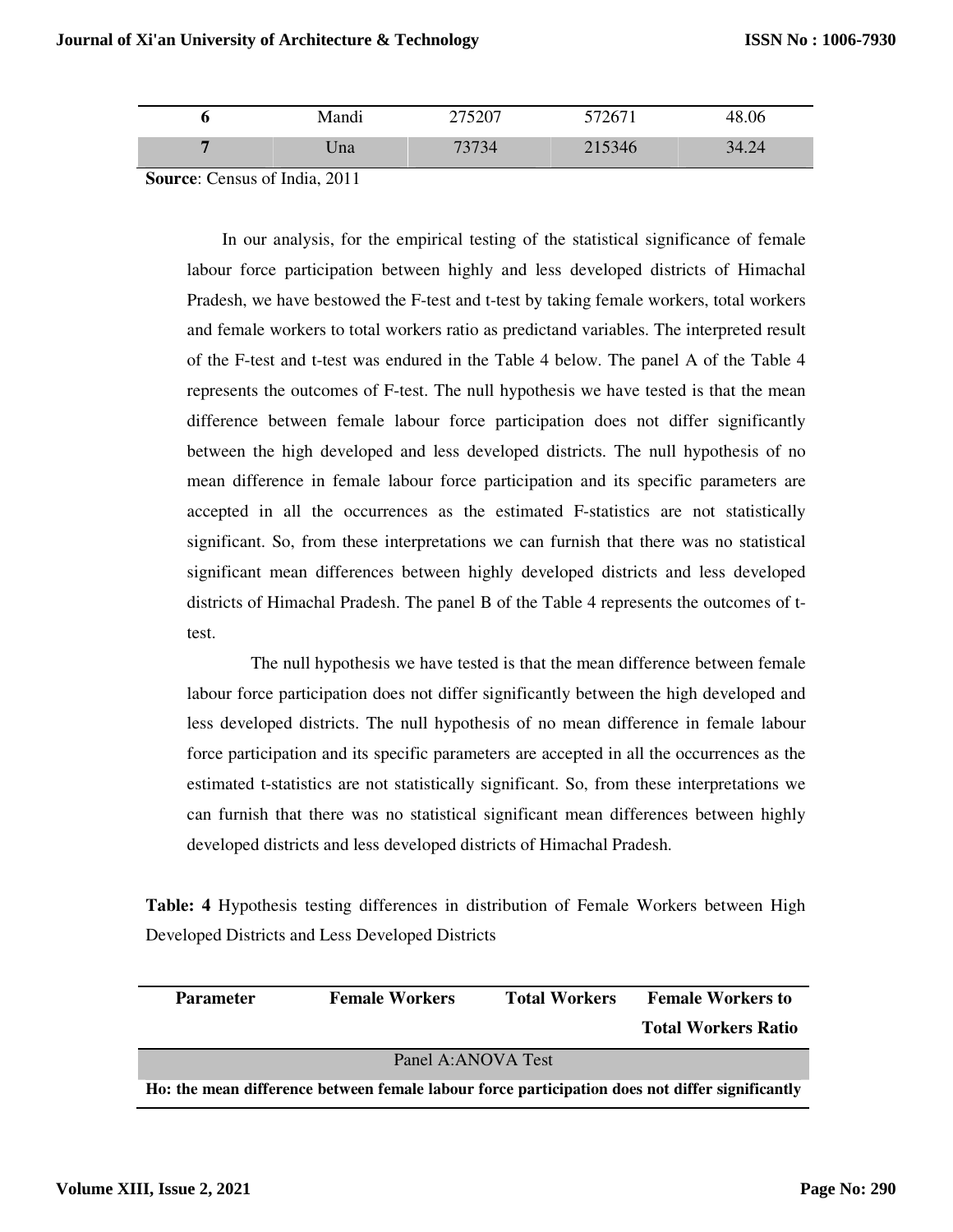**between the high developed and less developed districts.** 

**Ha: the mean difference between female labour force participation differs significantly between the high developed and less developed districts.** 

| <b>F</b> -statistics | 1.46        | . 18        | 3.89        |  |
|----------------------|-------------|-------------|-------------|--|
| p-value              | 0.37        | 0.45        | 0.10        |  |
| <b>Inference</b>     | H0:Accepted | H0:Accepted | H0:Accepted |  |

|  | Panel B:ANOVA Test |  |
|--|--------------------|--|
|--|--------------------|--|

**Ho: the mean difference between female labour force participation does not differ significantly between the high developed and less developed districts.** 

**Ha: the mean difference between female labour force participation differs significantly between the high developed and less developed districts.**

| t-statistics     | 1.57        | 1.27        | 1.59        |
|------------------|-------------|-------------|-------------|
| p-value          | 0.07        | 0.12        | 0.07        |
| <b>Inference</b> | H0:Accepted | H0:Accepted | H0:Accepted |

**Note:** \* Significant at 1% level.

# **VI. FEMALE LABOUR FORCE PARTICIPATION IN HIGH PER CAPITA INCOME DISTRICTS**

The distribution of female labour force participation in rural area of high per capita income districts of Himachal Pradesh is produced in the Table 7. According to census 2011, among the five high per capita income districts, the total female workers are highest in Lahul & Spiti with 42.21 per cent, followed by Kinnaur, Shimla and Sirmaur with 36.06 per cent, 34.40 per cent and 31.53 per cent respectively. The total female workers are lowest in Solan with 30.68 per cent. Further, for analyzing the trend of female labour force participation in work, the broad categories like cultivators, agricultural labourers, household industry and other workers have been taken into consideration. Among the broad categories of work in rural areas of high per capita income districts, the highest female workers are cultivators with average of 75.02 per cent, followed by other workers and agricultural labourers with average of 20.02 per cent and 3.83 per cent respectively. The lowest female workers are in household industry with average of 75.02 per cent. The female cultivators are highest in Sirmaur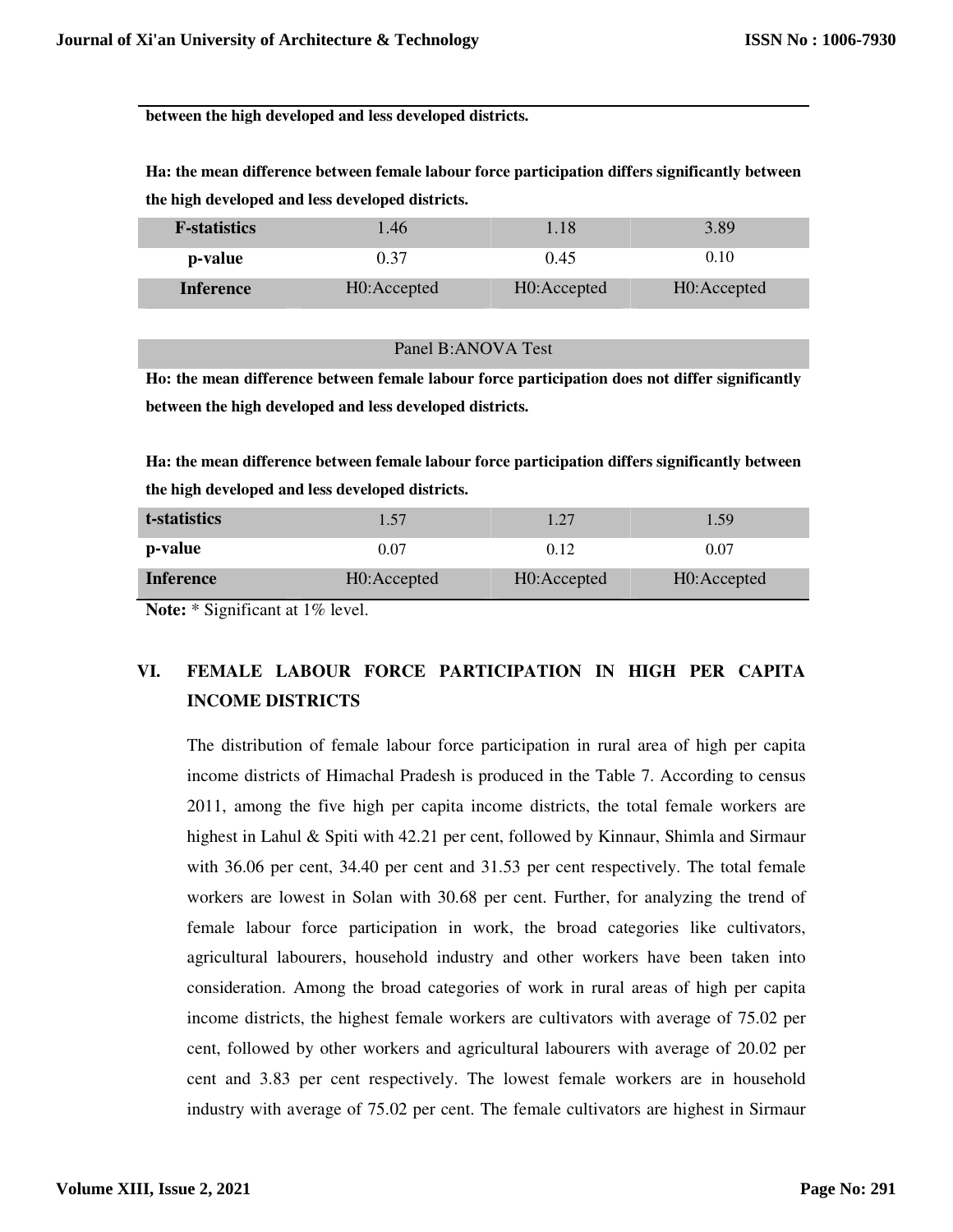with 80 per cent, followed by Kinnaur, Shimla and Lahul  $\&$  Spiti with 76.92 per cent, 75.28 per cent and 75.24 per cent respectively. The female cultivators are lowest in Solan with 67.87 per cent. The female other workers are highest in Solan with 27.75 per cent, followed by Lahul & Spiti, Kinnaur and Sirmaur with 22.31 per cent, 18.25 per cent and 16.23 per cent respectively. The female other workers are lowest in Shimla with 15.54 per cent. The female agricultural labourers are highest in Shimla with 7.39 per cent, followed by Kinnaur, Sirmaur and Solan with 3.57 per cent, 3.05 per cent and 3.04 per cent respectively. The female agricultural labourers are lowest in Lahul & Spiti with 1.49 per cent. The female household industry workers are highest in Shimla with 1.79 per cent, followed by Kinnaur, Lahul & Spiti and Solan with 1.26 per cent, 0.96 per cent and 0.75 per cent respectively. The female household industry workers are lowest in Sirmaur with 0.72 per cent. We can conclude that female labour force participation in rural area was confined to primary sectors in five high per capita income districts of Himachal Pradesh, because on an average, 78.89 per cent of female workers were cultivators and agricultural labourers in rural areas.

| S.               | <b>High Per Capita</b>  | <b>Rural workers to Total Workers Percentage</b> |                    |                     |          |                                |  |  |
|------------------|-------------------------|--------------------------------------------------|--------------------|---------------------|----------|--------------------------------|--|--|
| No.              | <b>Income Districts</b> |                                                  |                    |                     |          |                                |  |  |
|                  |                         | <b>Total</b>                                     | <b>Cultivators</b> | <b>Agricultural</b> |          | <b>Household</b> Other Workers |  |  |
|                  |                         | <b>Female Workers</b>                            |                    | <b>Labourers</b>    | Industry |                                |  |  |
|                  | Kinnaur                 | 36.06                                            | 76.92              | 3.57                | 1.26     | 18.25                          |  |  |
| 2                | Lahul & Spiti           | 42.51                                            | 75.24              | 1.49                | 0.96     | 22.31                          |  |  |
| 3                | Shimla                  | 34.40                                            | 75.28              | 7.39                | 1.79     | 15.54                          |  |  |
| $\boldsymbol{4}$ | Sirmaur                 | 31.53                                            | 80.00              | 3.05                | 0.72     | 16.23                          |  |  |
|                  | Solan                   | 30.68                                            | 67.87              | 3.64                | 0.75     | 27.75                          |  |  |

**Table: 7** Distribution of Female Labour Force in Rural areas of High Per Capita Income Districts (Census 2011)

The distribution of female labour force participation in urban area of high per capita income districts of Himachal Pradesh is produced in the Table 8. According to census 2011, among the five high per capita income districts, the total female workers are highest in Shimla with 20.39 per cent, followed by Solan and Sirmaur with 16.70 per cent and 0.19 per cent respectively. Two districts namely Lahul-Spiti and Kinnaur had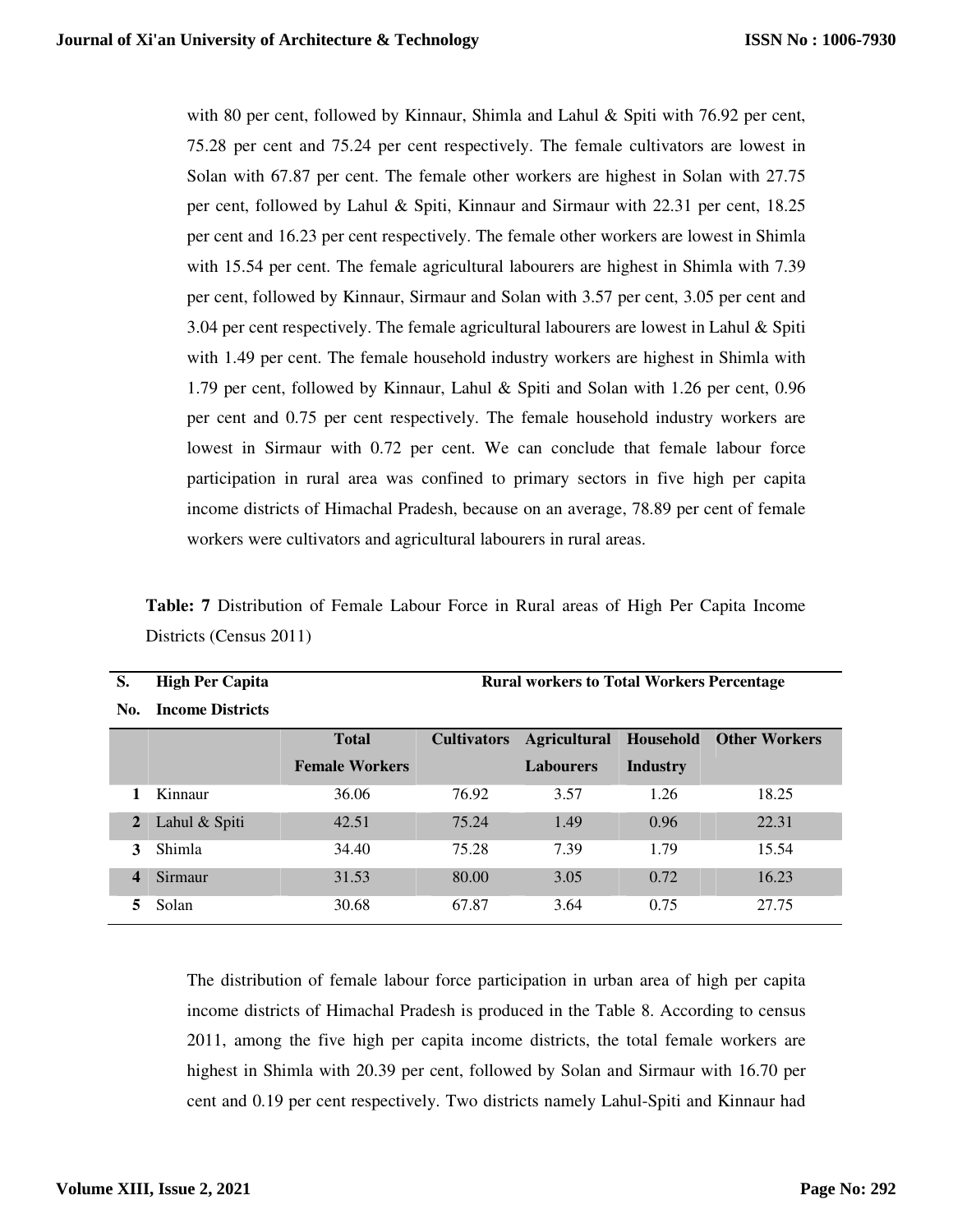no urban component. Further, for analyzing the trend of female labour force participation in work, the broad categories like cultivators, agricultural labourers, household industry and other workers have been taken into consideration. Among the broad categories of work in urban areas of high per capita income districts, there are highest female other workers with average of 94.55 per cent, followed by household workers and cultivators with average of 2.71 per cent and 2.01 per cent respectively. The lowest female workers are agricultural labourers with average of 0.73 per cent. The female other workers are highest in Solan with 95.57 per cent, followed by Sirmaur and Shimla with 94.32 and 93.7 per cent respectively. The female workers in household industry are highest in Shimla with 3.37 per cent, followed by Sirmaur and Solan with S2.84 per cent and 1.94 per cent respectively. The female cultivators are highest in Solan with 2.17 per cent, followed by Shimla and Sirmaur with 2.03 per cent, 1.82 per cent respectively. The female agricultural labourers are highest in Sirmaur with 1.02 per cent, followed by Shimla and Solan with 0.85 per cent and 0.32 per cent respectively. We can conclude that female labour force participation in urban area was confined to service sectors in five high per capita income districts of Himachal Pradesh.

**Table: 8** Distribution of Female Labour Force in Urban areas of High Per Capita Income Districts (Census 2011)

| S.                      | <b>High Per Capita</b>  | <b>Urban Workers to Total Workers Percentage</b> |            |                                 |            |                      |
|-------------------------|-------------------------|--------------------------------------------------|------------|---------------------------------|------------|----------------------|
| No.                     | <b>Income Districts</b> |                                                  |            |                                 |            |                      |
|                         |                         | <b>Total</b>                                     |            | <b>Cultivators Agricultural</b> | Household  | <b>Other Workers</b> |
|                         |                         | <b>Female Workers</b>                            |            | <b>Labourers</b>                | Industry   |                      |
|                         | Kinnaur                 | <b>NUP</b>                                       | <b>NUP</b> | <b>NUP</b>                      | <b>NUP</b> | <b>NUP</b>           |
| $\overline{2}$          | Lahul & Spiti           | <b>NUP</b>                                       | <b>NUP</b> | <b>NUP</b>                      | <b>NUP</b> | <b>NUP</b>           |
| 3                       | Shimla                  | 20.39                                            | 2.03       | 0.85                            | 3.37       | 93.75                |
| $\overline{\mathbf{4}}$ | Sirmaur                 | 0.19                                             | 1.82       | 1.02                            | 2.84       | 94.32                |
| 5.                      | Solan                   | 16.70                                            | 2.17       | 0.32                            | 1.94       | 95.57                |

**NUP**: It indicates no urban population

 Now for the empirical testing of the statistical significance of female labour force participation between rural and urban areas of highly developed districts of Himachal Pradesh, we have bestowed the F-test and t-test by taking total female workers, cultivators, agricultural labourers, household industry workers and other workers as predictand variables. The interpreted result of the F-test and t-test was endured in the Table 9 below. The panel A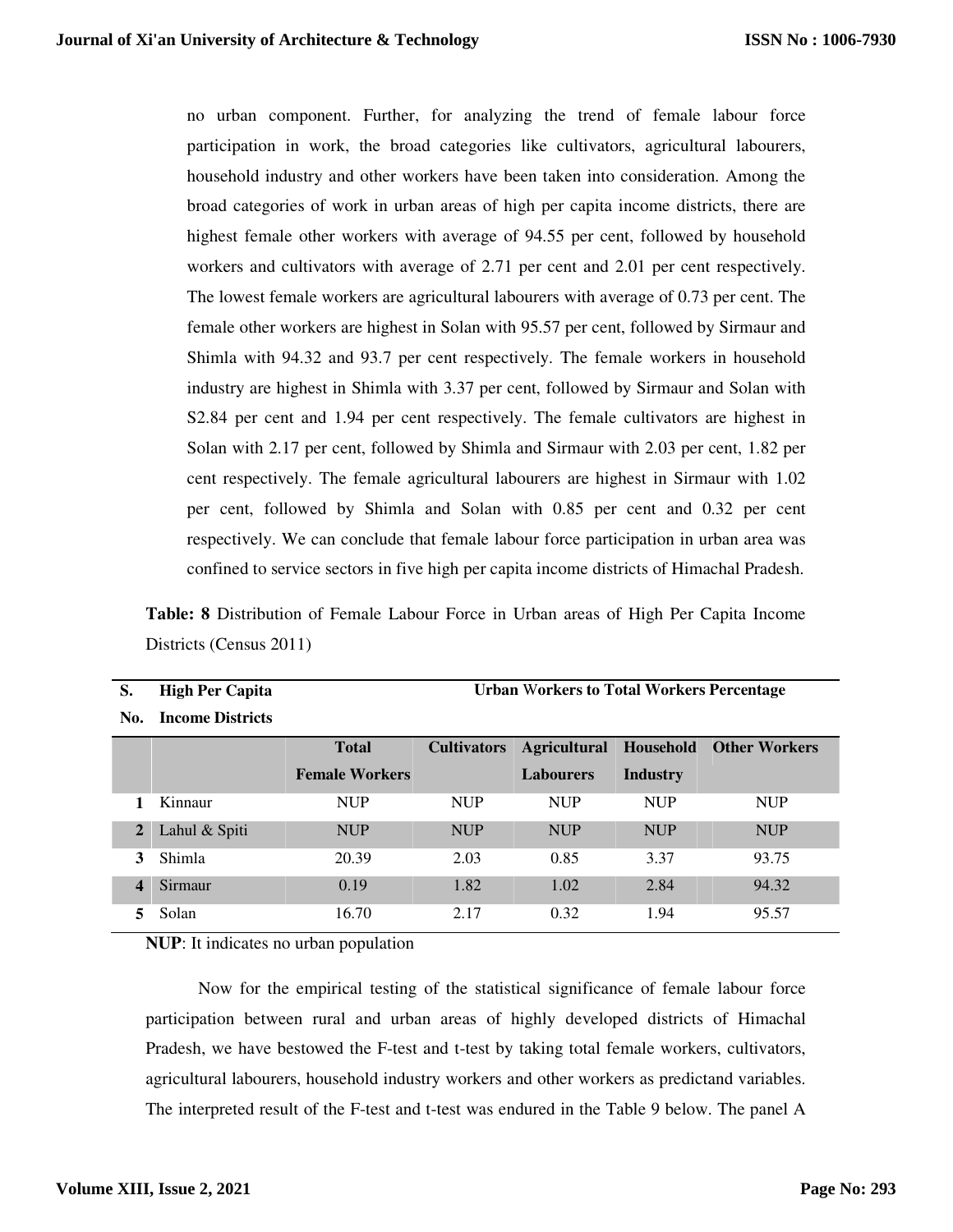of the Table 9 represents the outcomes of F-test. The null hypothesis we have tested is that the mean difference between female labour force participation does not differ significantly between the rural and urban areas of highly developed districts. The null hypothesis of no mean difference in female labour force participation and its specific parameters are rejected in case of total female workers as the estimated F-statistics are statistically significant at  $1\%$ and 10% levels and accepted in cases of cultivators, agricultural labourers, household industry workers and other workers as calculated f-statistics not statistically significant. So, from these interpretations we can furnish that, there was significant mean difference between rural and urban areas of highly developed districts regarding total female workers, and there were no significant mean differences between rural and urban areas of high per capita income regarding cultivators, agricultural labourers, household industry and other workers. The panel B of the Table 9 represents the outcomes of t-test. The null hypothesis we have tested is that the mean difference between female labour force participation does not differ significantly between rural and urban areas of highly developed districts. The null hypothesis of no mean difference in female labour force participation and its specific parameters are rejected in case of cultivators as the estimated F-statistics are statistically significant at 1% and 10% levels, and accepted in case of total female workers, agricultural labourers, household industry and other workers as the estimated t-statistics are not statistically significant. So, from these interpretations we can furnish that there was statistical significant mean difference between rural and urban areas of highly developed districts regarding cultivators, and there were no significant mean differences between rural and urban areas of high per capita income regarding total female workers, agricultural labourers, household industry and other workers.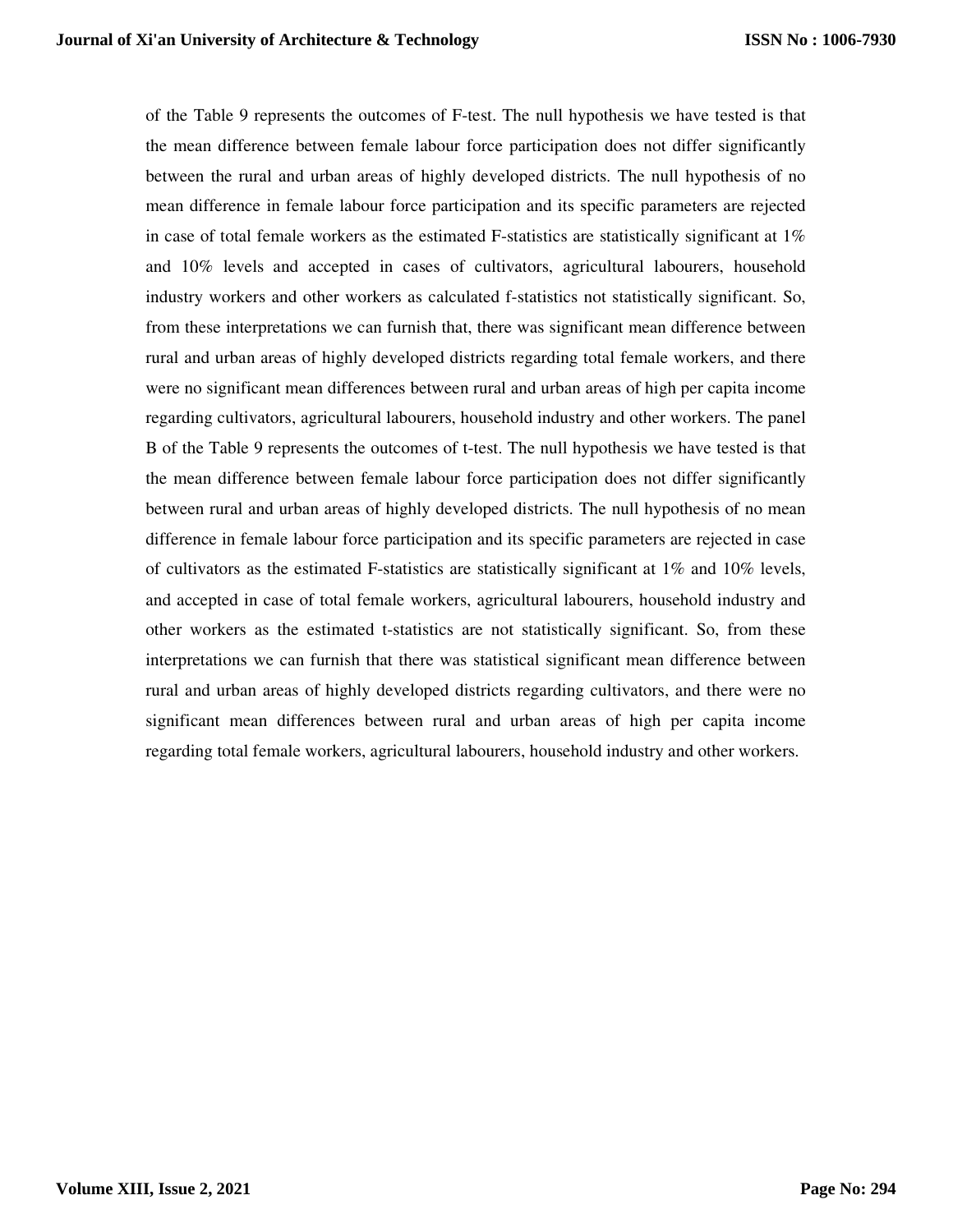**Table: 9** Hypothesis testing differences in distribution of Female workers between rural and urban areas in High Per Capita Income Districts

| <b>Panel A:ANOVA Test</b> |                |                    |              |           |         |  |  |
|---------------------------|----------------|--------------------|--------------|-----------|---------|--|--|
|                           | <b>Workers</b> |                    | Labourers    | Industry  | Workers |  |  |
| Parameter                 | Total Female   | <b>Cultivators</b> | Agricultural | Household | Other   |  |  |

**Ho: the mean difference between female labour force participation does not differ significantly between the rural and urban areas of highly developed districts.** 

**Ha: the mean difference between female labour force participation differs significantly between the rural and urban areas of highly developed districts.** 

| <b>F</b> -statistics | 23.48*       | 31462.34 | 1921.05      | 6.82         | 0.98     |
|----------------------|--------------|----------|--------------|--------------|----------|
| p-value              | 0.00         | 3.03     | 8.12         | 0.04         | 0.49     |
| <b>Inference</b>     | H0: Rejected | H0:      | H0: Accepted | H0: Accepted | H0:      |
|                      |              | Accepted |              |              | Accepted |

#### **Panel B: ANOVA Test**

**Ho: the mean difference between female labour force participation does not differ significantly between the rural and urban areas of highly developed districts.** 

**Ha: the mean difference between female labour force participation differs significantly between the rural and urban areas of highly developed districts.** 

| t-statistics     | 2.69         | $3.09*$      | 1.94         | 1.35         | 0.89            |
|------------------|--------------|--------------|--------------|--------------|-----------------|
| p-value          | 0.01         | 0.00         | 0.04         | 0.10         | 0.19            |
| <b>Inference</b> | H0: Accepted | H0: Rejected | H0: Accepted | H0: Accepted | HO:<br>Accepted |
|                  |              |              |              |              |                 |

**Note:** \* Significant at 1% level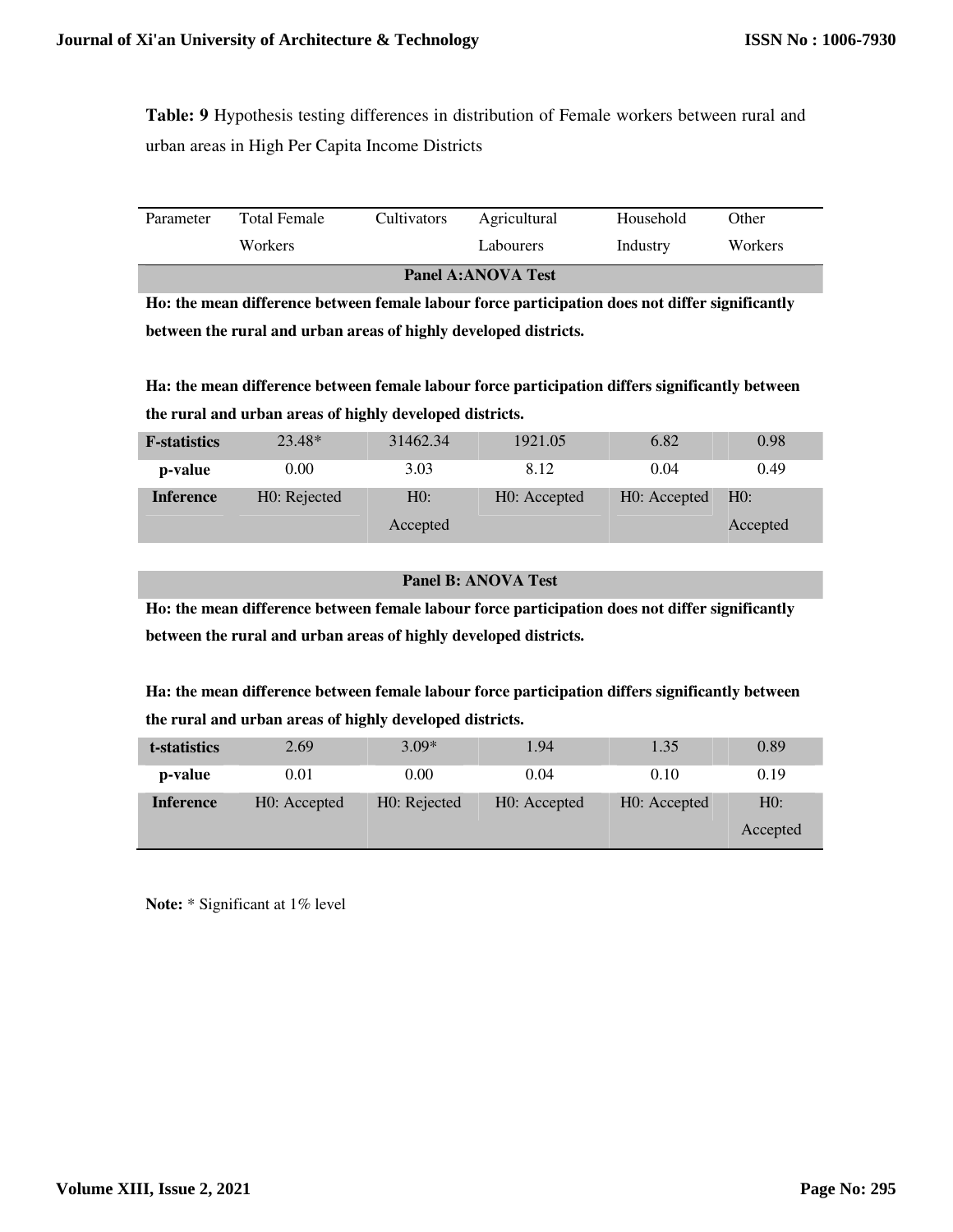### **VII. FEMALE LABOUR FORCE PARTICIPATION IN LOW PER CAPITA INCOME DISTRICTS**

The distribution of female labour force participation in rural area of low per capita income districts of Himachal Pradesh is produced in the Table 10. According to census 2011, among the seven low per capita income districts, the total female workers are highest in Hamirpur with 41.62 per cent, followed by Kullu, Mandi, Bilaspur, Chamba and Kangra with 39.99 per cent, 35.41 per cent, 29.52 per cent, 27.87 per cent and 21.67 per cent respectively. The total female workers are lowest in Una with 21.33 per cent. Further, for analyzing the trend of female labour force participation in work, the broad categories like cultivators, agricultural labourers, household industry and other workers have been taken into consideration. Among the broad categories of work in rural areas of low per capita income districts, the highest female workers are cultivators with average of 64.99 per cent, followed by other workers and agricultural labourers with average of 30.44 per cent and 3.22 per cent respectively. The lowest female workers are in household industry with average of 1.34 per cent. The female cultivators are highest in Kullu with 83.11 per cent, followed by Mandi, Hamirpur, Bilaspur, Chamba and Una with 75.76 per cent, 74.63 per cent, 72.51 per cent, 63.66 per cent and 44.09 per cent respectively. The female cultivators are lowest in Kangra with 41.21 per cent. The female other workers are highest in Kangra with 52.42 per cent, followed by Una, Chamba, Bilaspur, Mandi and Hamirpur with 49.82 per cent, 30.65 per cent, 25.87 per cent, 21.47 per cent and 20.76 per cent respectively. The female other workers are lowest in Kullu with 12.11 per cent. The female agricultural labourers are highest in Una with 4.54 per cent, followed by Kangra, Kullu, Hamirpur, Chamba and Mandi with 4.1 per cent, 4.03 per cent, 3.75 per cent, 3.31 per cent and 1.9 per cent respectively. The female agricultural labourers are lowest in Bilaspur with 0.91 per cent. The female household industry workers are highest in Chamba with 2.38 per cent, followed by Kangra, Una, Mandi, Hamirpur, Mandi and Kullu with 2.27 per cent, 1.55 per cent, 0.88 per cent, 0.85 per cent and 0.74 per cent respectively. The female household industry workers are lowest in Bilaspur with 0.72 per cent. We can conclude that female labour force participation in rural area was confined to primary sectors in seven low per capita income districts of Himachal Pradesh, because on an average, 68.21 per cent of female workers were cultivators and agricultural labourers in rural areas.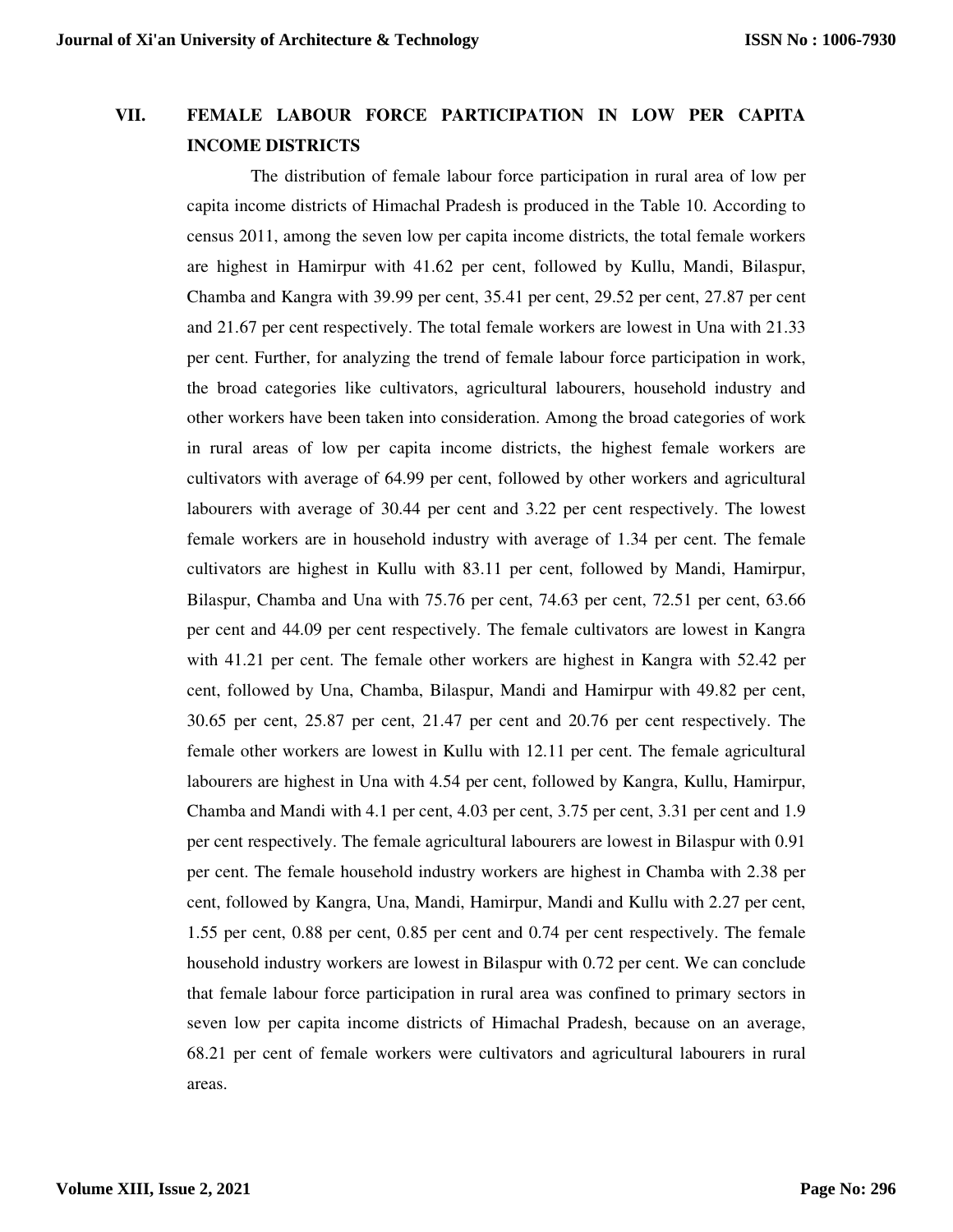**Table: 10** Distribution of Female Labour Force in Rural areas of Low Per Capita Income Districts (Census 2011)

| S.           | <b>Low Per Capita</b>   | <b>Rural Workers to Total Workers Percentage</b> |                    |                     |           |                      |  |  |
|--------------|-------------------------|--------------------------------------------------|--------------------|---------------------|-----------|----------------------|--|--|
| No.          | <b>Income Districts</b> |                                                  |                    |                     |           |                      |  |  |
|              |                         | <b>Total</b>                                     | <b>Cultivators</b> | <b>Agricultural</b> | Household | <b>Other Workers</b> |  |  |
|              |                         | <b>Female Workers</b>                            |                    | <b>Labourers</b>    | Industry  |                      |  |  |
|              | Bilaspur                | 29.52                                            | 72.51              | 0.91                | 0.72      | 25.87                |  |  |
| $\mathbf{2}$ | Chamba                  | 27.87                                            | 63.66              | 3.31                | 2.38      | 30.65                |  |  |
| 3            | Hamirpur                | 41.62                                            | 74.63              | 3.75                | 0.85      | 20.76                |  |  |
| 4            | Kangra                  | 21.67                                            | 41.21              | 4.10                | 2.27      | 52.42                |  |  |
| 5            | Kullu                   | 39.99                                            | 83.11              | 4.03                | 0.74      | 12.11                |  |  |
| 6            | Mandi                   | 35.41                                            | 75.76              | 1.90                | 0.88      | 21.47                |  |  |
| 7            | Una                     | 21.33                                            | 44.09              | 4.54                | 1.55      | 49.82                |  |  |

**Low Per Capita Rural** W**orkers to Total Workers Percentage**

 The distribution of female labour force participation in urban area of low per capita income districts of Himachal Pradesh is produced in the Table 11. According to census 2011, among the seven low per capita income districts, the total female workers are highest in Mandi with 25.4 per cent, followed by Bilaspur, Kullu, Hamirpur, Kangra and Una with 23.25 per cent, 22.4 per cent, 21.48 per cent, 22.31 per cent and 20.37 per cent respectively. The total female workers are lowest in Chamba with 19.12 per cent. Further, for analyzing the trend of female labour force participation in work, the broad categories like cultivators, agricultural labourers, household industry and other workers have been taken into consideration. Among the broad categories of work in urban areas of low per capita income districts, the female other workers are highest with average of 92.19 per cent, followed by cultivators and agricultural labourers with average of 5.13 per cent and 1.46 per cent respectively. The lowest female workers are in household industry with average of 1.22 per cent. The female other workers are highest in Chamba with 98.79 per cent, followed by Hamirpur, Mandi, Kangra, Kullu and Bilaspur with 96.38 per cent, 95.21 per cent, 94.29 per cent, 89.44 per cent and 85.94 per cent respectively. The female other workers are lowest in Una with 85.29 per cent. The female cultivators are highest in Bilaspur with 12.98 per cent, followed by Una, Kullu, Mandi, Hamirpur and Kangra with 10.74 per cent, 5.5 per cent, 2.89 per cent, 2.27 per cent and 1.11 per cent respectively. The female cultivators are lowest in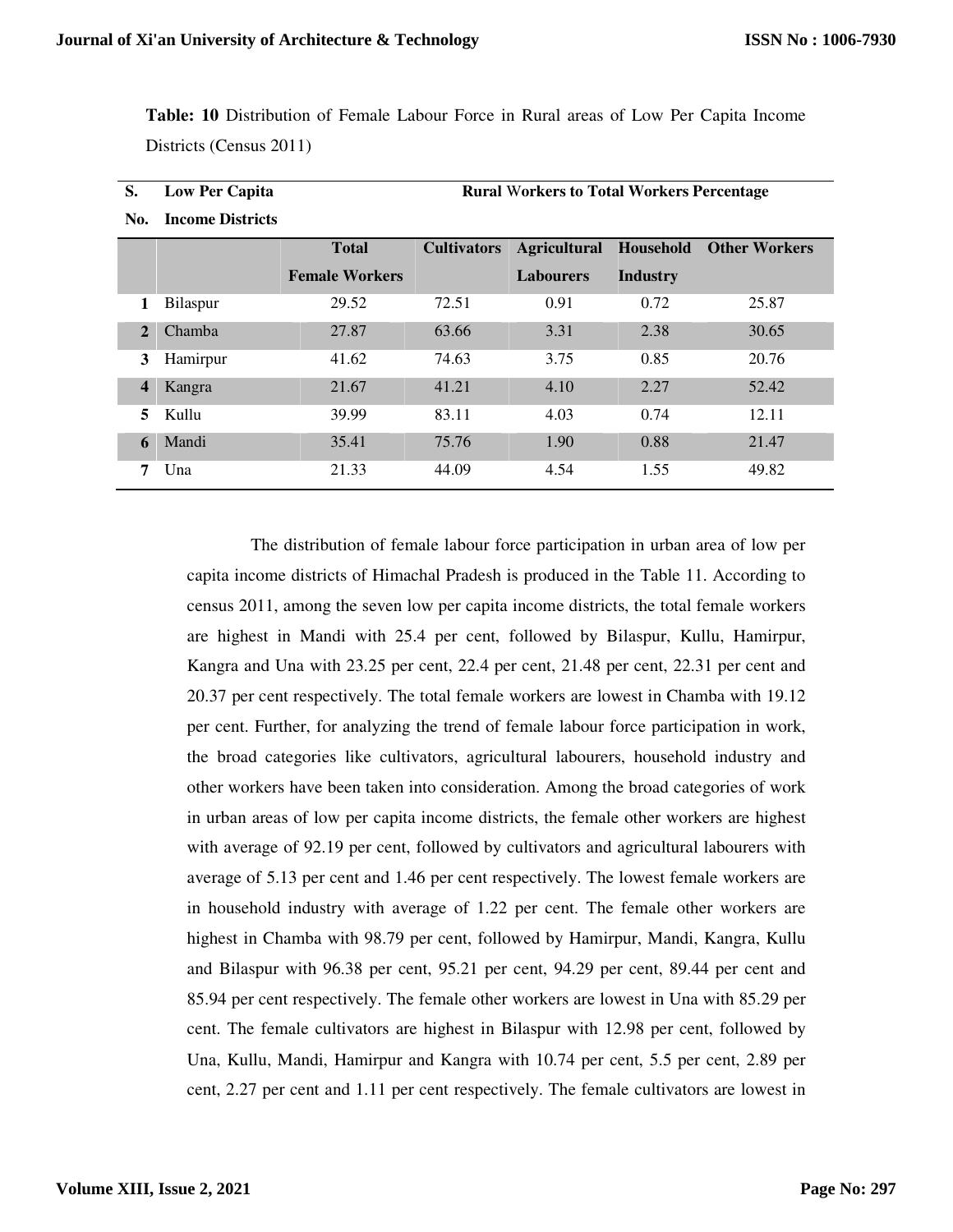Chamba with 0.45 per cent. The female agricultural labourers are highest in Una with 3.2 per cent, followed by Kangra, Kullu, Hamirpur, Mandi and Bilaspur with 2.78 per cent, 2.75 per cent, 0.49 per cent, 0.46 per cent and 0.31 per cent respectively. The female agricultural labourers are lowest in Chamba with 0.22 per cent. The female household industry workers are highest in Kullu with 2.32 per cent, followed by Kangra, Mandi, Hamirpur, Bilaspur and Una with 1.82 per cent, 1.45 per cent, 0.86 per cent, 0.77 per cent and 0.77 per cent respectively. The female household industry workers are lowest in Chamba with 0.54 per cent. We can conclude that female labour force participation in rural area was confined to services sectors in seven low per capita income districts of Himachal Pradesh.

**Table: 11** Distribution of Female Labour Force in Urban areas of Low Per Capita Income Districts (Census 2011)

| S.           | <b>Low Per Capita</b>   | <b>Urban Workers to Total Workers Percentage</b> |                    |                  |                 |                                             |  |  |
|--------------|-------------------------|--------------------------------------------------|--------------------|------------------|-----------------|---------------------------------------------|--|--|
| No.          | <b>Income Districts</b> |                                                  |                    |                  |                 |                                             |  |  |
|              |                         | <b>Total</b>                                     | <b>Cultivators</b> |                  |                 | <b>Agricultural Household Other Workers</b> |  |  |
|              |                         | <b>Female Workers</b>                            |                    | <b>Labourers</b> | <b>Industry</b> |                                             |  |  |
| 1            | Bilaspur                | 23.25                                            | 12.98              | 0.31             | 0.77            | 85.94                                       |  |  |
| $\mathbf{2}$ | Chamba                  | 19.12                                            | 0.45               | 0.22             | 0.54            | 98.79                                       |  |  |
| 3            | Hamirpur                | 21.48                                            | 2.27               | 0.49             | 0.86            | 96.38                                       |  |  |
| 4            | Kangra                  | 22.31                                            | 1.11               | 2.78             | 1.82            | 94.29                                       |  |  |
| 5.           | Kullu                   | 22.40                                            | 5.50               | 2.75             | 2.32            | 89.44                                       |  |  |
| 6            | Mandi                   | 25.40                                            | 2.89               | 0.46             | 1.45            | 95.21                                       |  |  |
|              | Una                     | 20.37                                            | 10.74              | 3.20             | 0.77            | 85.29                                       |  |  |

 Now for the empirical testing of the statistical significance of female labour force participation between rural and urban areas of less developed districts of Himachal Pradesh, we have bestowed the F-test and t-test by taking total female workers, cultivators, agricultural labourers, household industry workers and other workers as predictand variables. The interpreted result of the F-test and t-test was endured in the Table 12 below. The panel A of the Table 12 represents the outcomes of F-test. The null hypothesis we have tested is that the mean difference between female labour force participation does not differ significantly between the rural and urban areas of less developed districts. The null hypothesis of no mean difference in female labour force participation and its specific parameters are rejected in case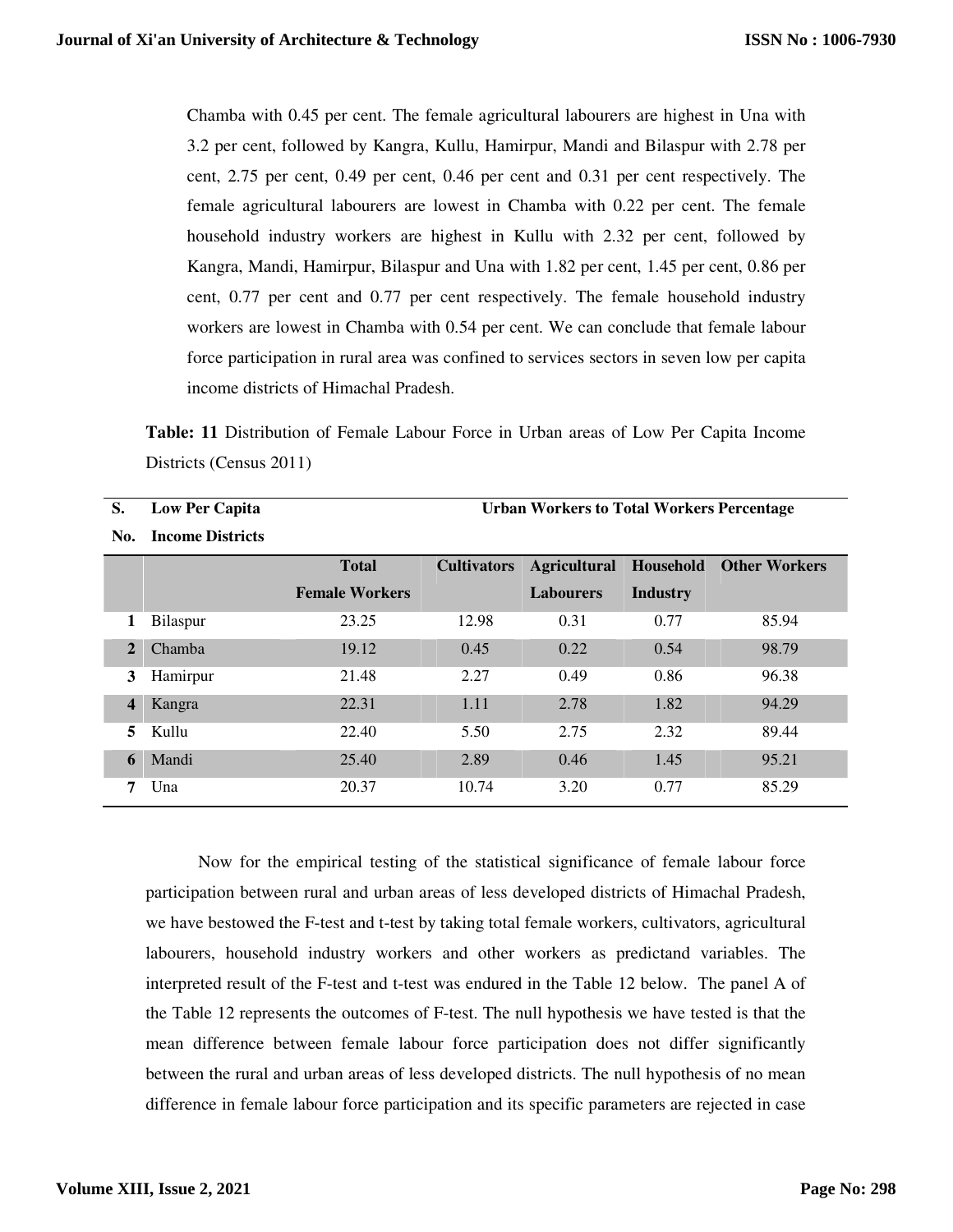of other female workers as the estimated F-statistics are statistically significant at 1% and 10% levels and accepted in cases of cultivators, agricultural labourers, household industry workers and total female workers as calculated f-statistics not statistically significant. So, from these interpretations we can furnish that, there was significant mean difference between rural and urban areas of less developed districts regarding other female workers, and there were no significant mean differences between rural and urban areas of less per capita income regarding cultivators, agricultural labourers, household industry and total female workers. The panel B of the Table 12 represents the outcomes of t-test. The null hypothesis we have tested is that the mean difference between female labour force participation does not differ significantly between rural and urban areas of less developed districts. The null hypothesis of no mean difference in female labour force participation and its specific parameters are rejected in all the cases i.e. of total female workers, cultivators, agricultural labourers, household industry and other workers as the estimated F-statistics are statistically significant at 1% and 10% levels. So, from these interpretations we can furnish that there were significant mean differences between rural and urban areas of less per capita income regarding total female workers, cultivators, agricultural labourers, household industry and other workers.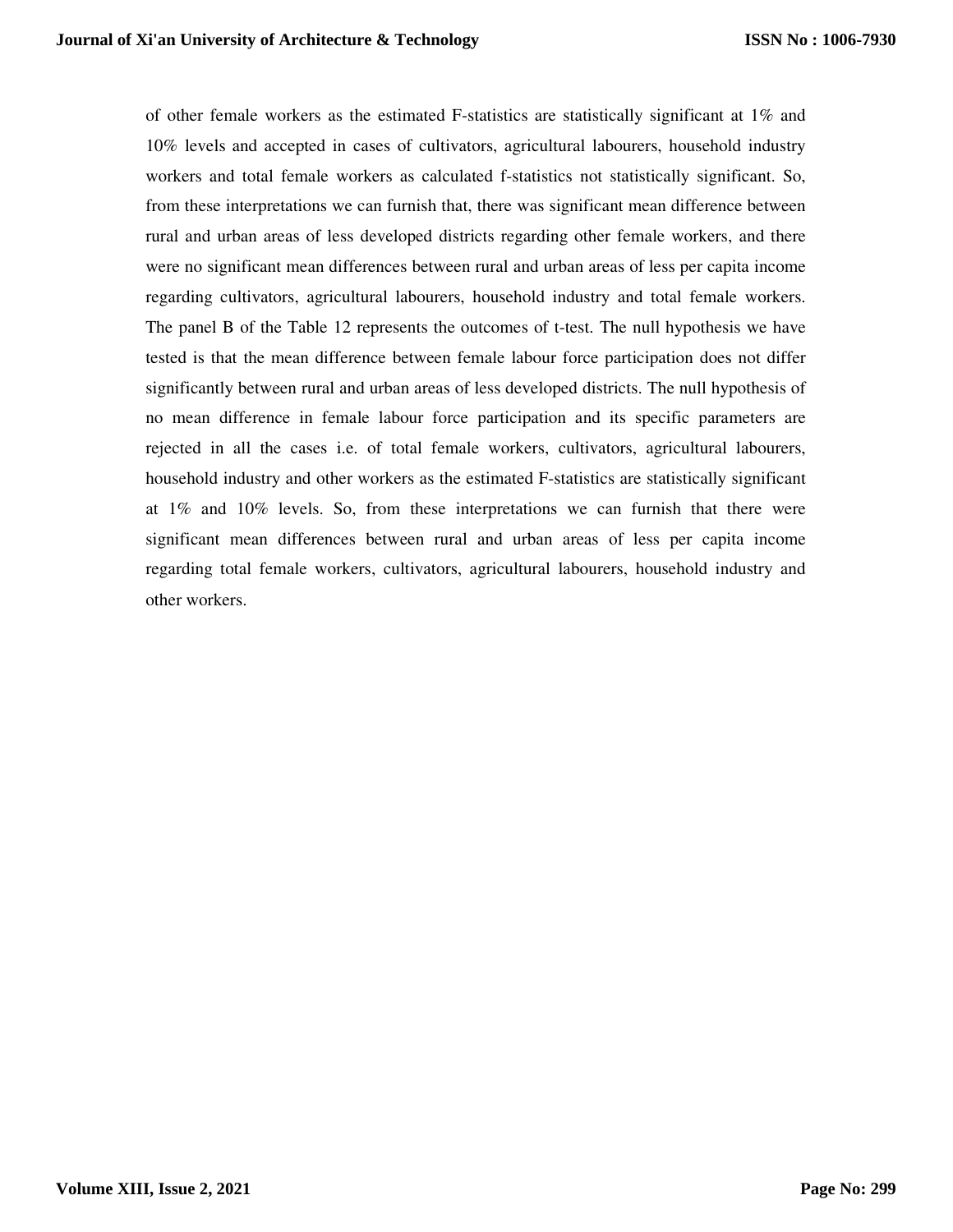**Table: 12** Hypothesis testing differences in distribution of Female workers between rural and urban areas in Low per Capita Income Districts.

| <b>Parameter</b>          | <b>Total Female</b> | <b>Cultivators</b> | <b>Agricultural</b> | Household | Other          |  |  |
|---------------------------|---------------------|--------------------|---------------------|-----------|----------------|--|--|
|                           | Workers             |                    | <b>Labourers</b>    | Industry  | <b>Workers</b> |  |  |
| <b>Panel A:ANOVA Test</b> |                     |                    |                     |           |                |  |  |

**Ho: the mean difference between female labour force participation does not differ significantly between the rural and urban areas of less developed districts.** 

**Ha: the mean difference between female labour force participation differs significantly between rural and urban areas of less developed districts.** 

| <b>F</b> -statistics | 259.27   | 39952.29 | 227.79   | 0.42     | 35.39*   |
|----------------------|----------|----------|----------|----------|----------|
| p-value              | 5.64     | .57      | 8.29     | 0.16     | 0.00     |
| <b>Inference</b>     | Accepted | Accepted | Accepted | Accepted | Rejected |

```
Panel B:ANOVA Test
```
**Ho: the mean difference between female labour force participation does not differ significantly between rural and urban areas of less developed districts.** 

**Ha: the mean difference between female labour force participation differs significantly between rural and urban areas of less developed districts.** 

| t-statistics     | $4.95*$  | $4.11*$  | $4.58*$  | $3.94*$  | $3.24*$  |
|------------------|----------|----------|----------|----------|----------|
| p-value          | $0.00\,$ | $0.00\,$ | 0.00     | 0.00     | $0.00\,$ |
| <b>Inference</b> | Rejected | Rejected | Rejected | Rejected | Rejected |

**Note:** \* Significant at 1% level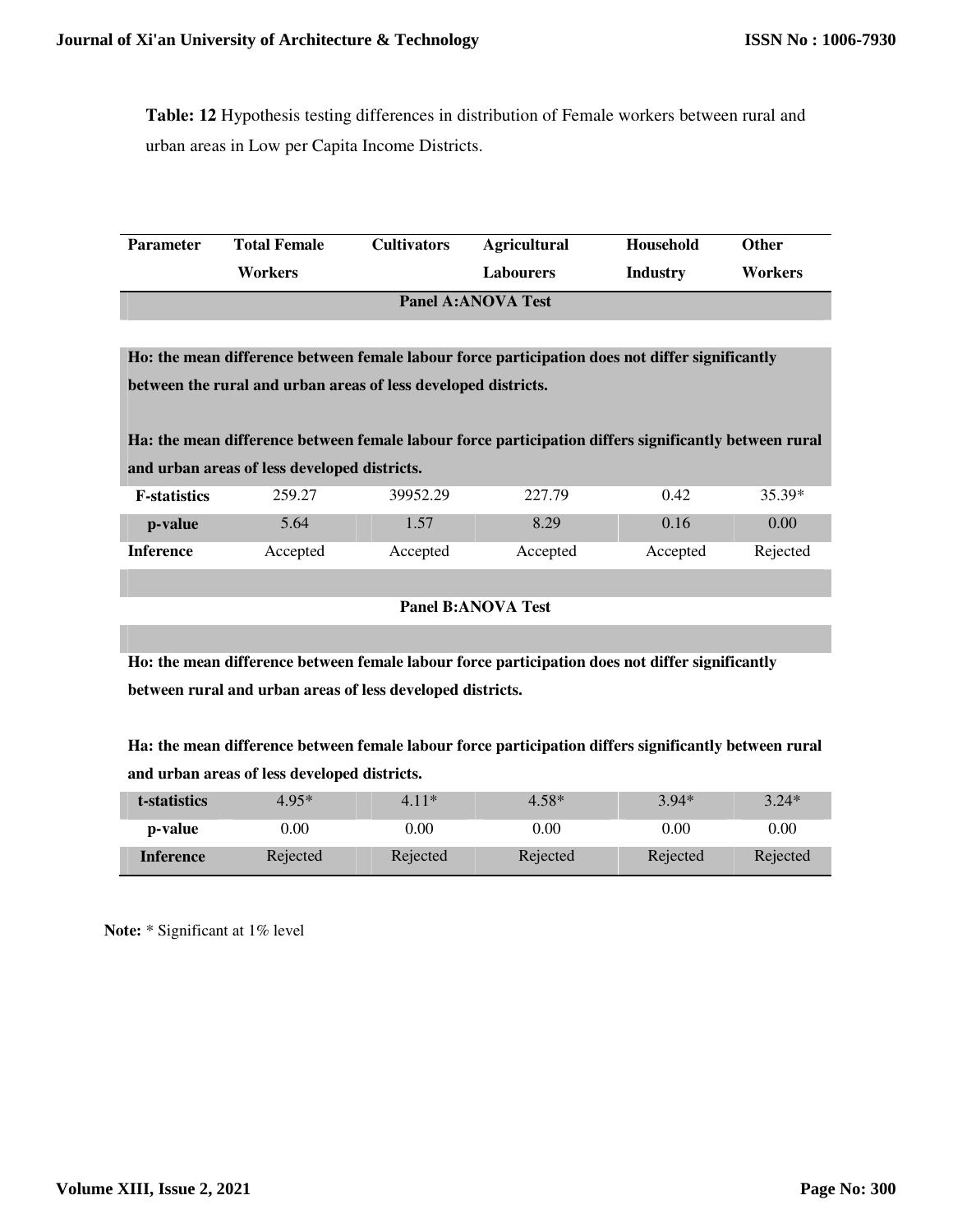#### **VIII. CONCLUSION**

The Percentage of female workers to total worker has varied considerably across the various districts of Himachal Pradesh. According to census 2011, among the five high per capita income districts, the total female workers are highest in Lahul  $\&$  Spiti with 42.21 per cent, followed by Kinnaur, Shimla and Sirmaur with 36.06 per cent, 34.40 per cent and 31.53 per cent respectively. The total female workers are lowest in Solan with 30.68 per cent. Further, for analyzing the trend of female labour force participation in work, the broad categories like cultivators, agricultural labourers, household industry and other workers have been taken into consideration. Among the broad categories of work in rural areas of high per capita income districts, the highest female workers are cultivators with average of 75.02 per cent, followed by other workers and agricultural labourers with average of 20.02 per cent and 3.83 per cent respectively. The lowest female workers are in household industry with average of 75.02 per cent. The female cultivators are highest in Sirmaur with 80 per cent, followed by Kinnaur, Shimla and Lahul & Spiti with 76.92 per cent, 75.28 per cent and 75.24 per cent respectively. The female cultivators are lowest in Solan with 67.87 per cent. The female other workers are highest in Solan with 27.75 per cent, followed by Lahul & Spiti, Kinnaur and Sirmaur with 22.31 per cent, 18.25 per cent and 16.23 per cent respectively. The female other workers are lowest in Shimla with 15.54 per cent. The female agricultural labourers are highest in Shimla with 7.39 per cent, followed by Kinnaur, Sirmaur and Solan with 3.57 per cent, 3.05 per cent and 3.04 per cent respectively. The female agricultural labourers are lowest in Lahul  $\&$  Spiti with 1.49 per cent. The female household industry workers are highest in Shimla with 1.79 per cent, followed by Kinnaur, Lahul & Spiti and Solan with 1.26 per cent, 0.96 per cent and 0.75 per cent respectively. The female household industry workers are lowest in Sirmaur with 0.72 per cent. We can conclude that female labour force participation in rural area was confined to primary sectors in five high per capita income districts of Himachal Pradesh, because on an average, 78.89 per cent of female workers were cultivators and agricultural labourers in rural areas. According to census 2011, among the five high per capita income districts, the total female workers are highest in Shimla with 20.39 per cent, followed by Solan and Sirmaur with 16.70 per cent and 0.19 per cent respectively. Two districts namely Lahul-Spiti and Kinnaur had no urban component. Further, for analyzing the trend of female labour force participation in work, the broad categories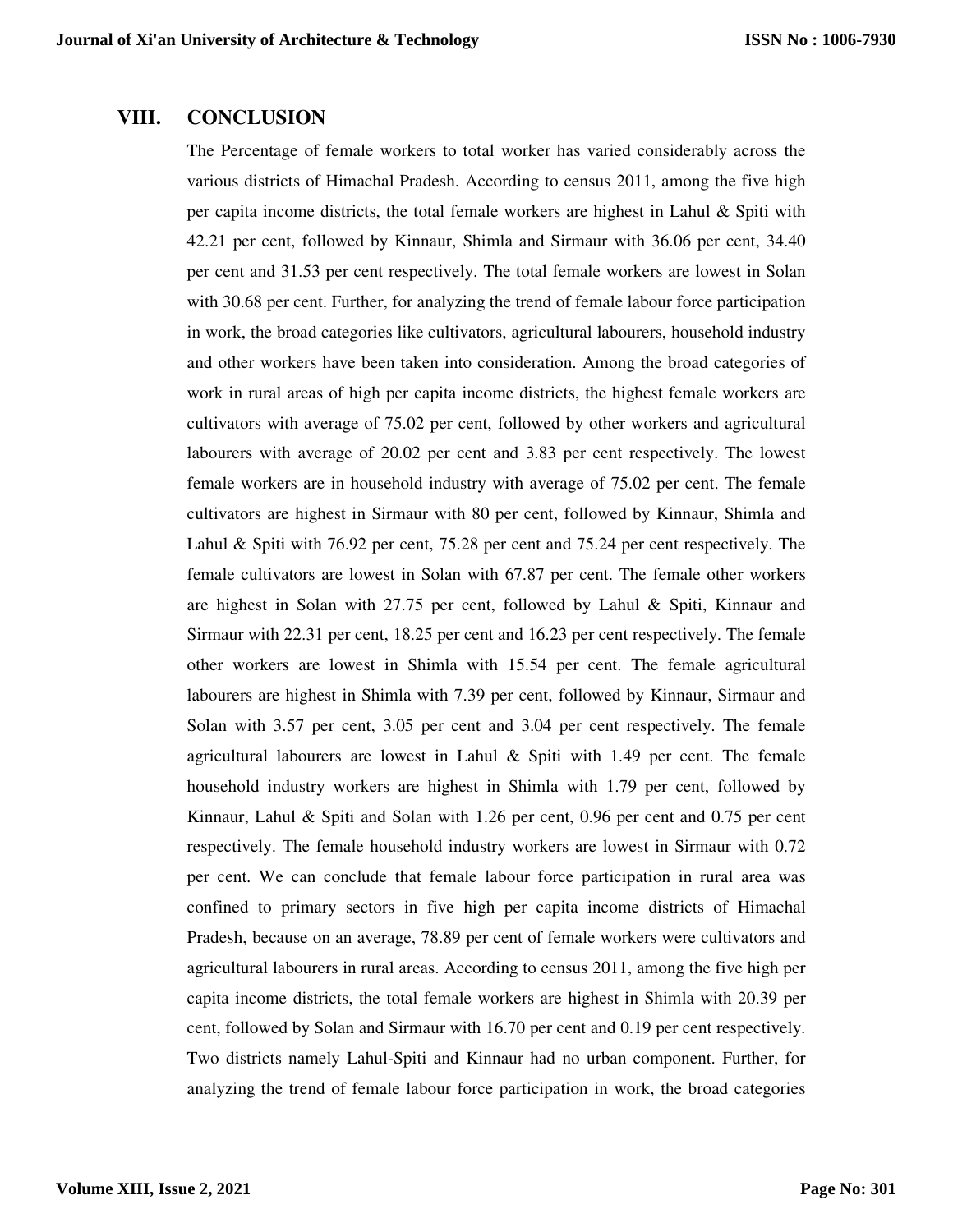like cultivators, agricultural labourers, household industry and other workers have been taken into consideration. Among the broad categories of work in urban areas of high per capita income districts, there are highest female other workers with average of 94.55 per cent, followed by household workers and cultivators with average of 2.71 per cent and 2.01 per cent respectively. The lowest female workers are agricultural labourers with average of 0.73 per cent. The female other workers are highest in Solan with 95.57 per cent, followed by Sirmaur and Shimla with 94.32 and 93.7 per cent respectively. The female workers in household industry are highest in Shimla with 3.37 per cent, followed by Sirmaur and Solan with 2.84 per cent and 1.94 per cent respectively. The female cultivators are highest in Solan with 2.17 per cent, followed by Shimla and Sirmaur with 2.03 per cent, 1.82 per cent respectively. The female agricultural labourers are highest in Sirmaur with 1.02 per cent, followed by Shimla and Solan with 0.85 per cent and 0.32 per cent respectively. We can conclude that female labour force participation in urban area was confined to service sectors in five high per capita income districts of Himachal Pradesh. There was significant mean difference between rural and urban areas of highly developed districts regarding total female workers, and there were no significant mean differences between rural and urban areas of high per capita income regarding cultivators, agricultural labourers, household industry and other workers. We can furnish that there was statistical significant mean difference between rural and urban areas of highly developed districts regarding cultivators, and there were no significant mean differences between rural and urban areas of high per capita income regarding total female workers, agricultural labourers, household industry and other workers.

According to census 2011, among the seven low per capita income districts, the total female workers are highest in Hamirpur with 41.62 per cent, followed by Kullu, Mandi, Bilaspur, Chamba and Kangra with 39.99 per cent, 35.41 per cent, 29.52 per cent, 27.87 per cent and 21.67 per cent respectively. The total female workers are lowest in Una with 21.33 per cent. Further, for analyzing the trend of female labour force participation in work, the broad categories like cultivators, agricultural labourers, household industry and other workers have been taken into consideration. Among the broad categories of work in rural areas of low per capita income districts, the highest female workers are cultivators with average of 64.99 per cent, followed by other workers and agricultural labourers with average of 30.44 per cent and 3.22 per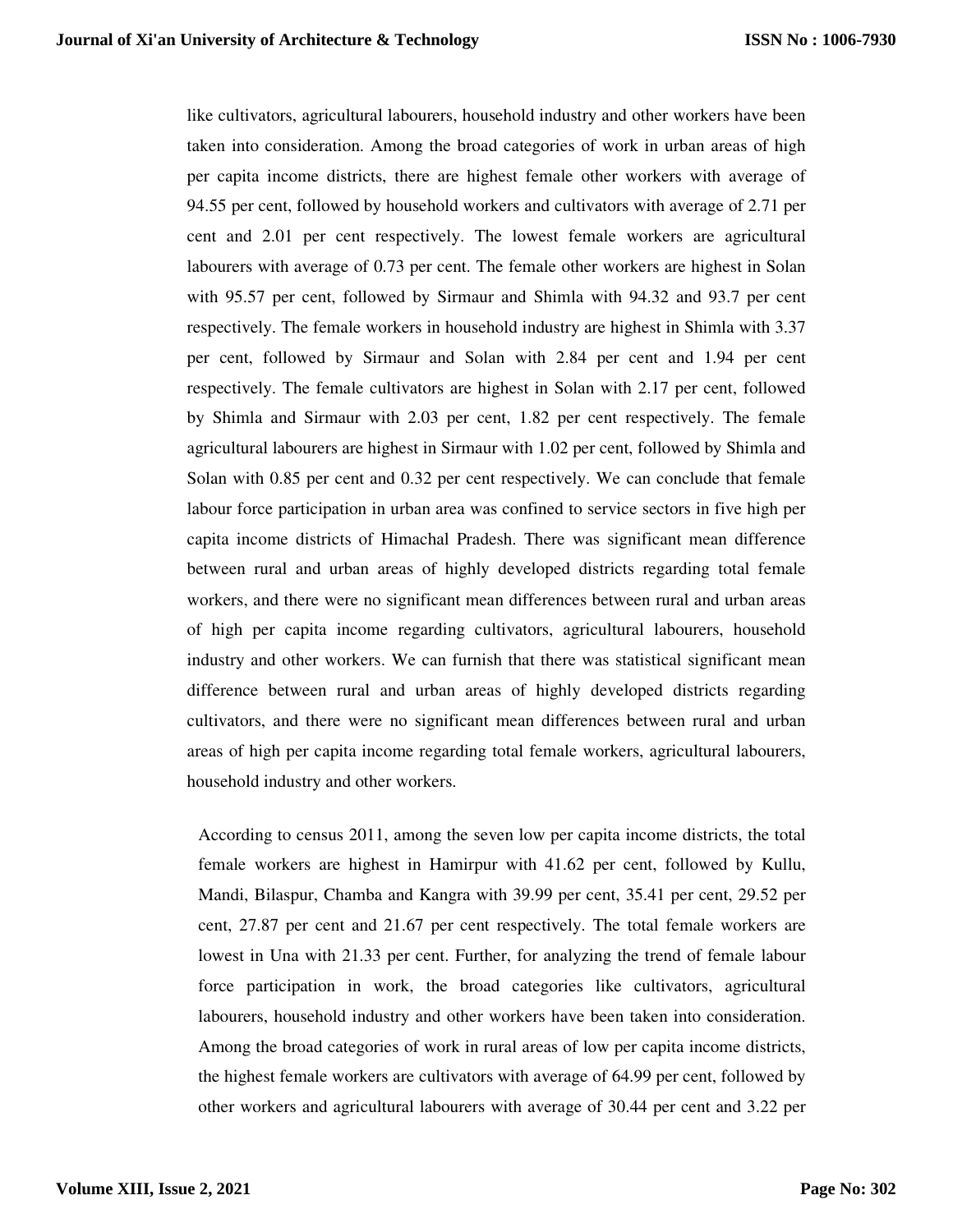cent respectively. The lowest female workers are in household industry with average of 1.34 per cent. The female cultivators are highest in Kullu with 83.11 per cent, followed by Mandi, Hamirpur, Bilaspur, Chamba and Una with 75.76 per cent, 74.63 per cent, 72.51 per cent, 63.66 per cent and 44.09 per cent respectively. The female cultivators are lowest in Kangra with 41.21 per cent. The female other workers are highest in Kangra with 52.42 per cent, followed by Una, Chamba, Bilaspur, Mandi and Hamirpur with 49.82 per cent, 30.65 per cent, 25.87 per cent, 21.47 per cent and 20.76 per cent respectively. The female other workers are lowest in Kullu with 12.11 per cent. The female agricultural labourers are highest in Una with 4.54 per cent, followed by Kangra, Kullu, Hamirpur, Chamba and Mandi with 4.1 per cent, 4.03 per cent, 3.75 per cent, 3.31 per cent and 1.9 per cent respectively. The female agricultural labourers are lowest in Bilaspur with 0.91 per cent. The female household industry workers are highest in Chamba with 2.38 per cent, followed by Kangra, Una, Mandi, Hamirpur, Mandi and Kullu with 2.27 per cent, 1.55 per cent, 0.88 per cent, 0.85 per cent and 0.74 per cent respectively. The female household industry workers are lowest in Bilaspur with 0.72 per cent. We can conclude that female labour force participation in rural area was confined to primary sectors in seven low per capita income districts of Himachal Pradesh, because on an average, 68.21 per cent of female workers were cultivators and agricultural labourers in rural areas. According to census 2011, among the seven low per capita income districts, the total female workers are highest in Mandi with 25.4 per cent, followed by Bilaspur, Kullu, Hamirpur, Kangra and Una with 23.25 per cent, 22.4 per cent, 21.48 per cent, 22.31 per cent and 20.37 per cent respectively. The total female workers are lowest in Chamba with 19.12 per cent. Further, for analyzing the trend of female labour force participation in work, the broad categories like cultivators, agricultural labourers, household industry and other workers have been taken into consideration. Among the broad categories of work in urban areas of low per capita income districts, the female other workers are highest with average of 92.19 per cent, followed by cultivators and agricultural labourers with average of 5.13 per cent and 1.46 per cent respectively. The lowest female workers are in household industry with average of 1.22 per cent. The female other workers are highest in Chamba with 98.79 per cent, followed by Hamirpur, Mandi, Kangra, Kullu and Bilaspur with 96.38 per cent, 95.21 per cent, 94.29 per cent, 89.44 per cent and 85.94 per cent respectively. The female other workers are lowest in Una with 85.29 per cent. The female cultivators are highest in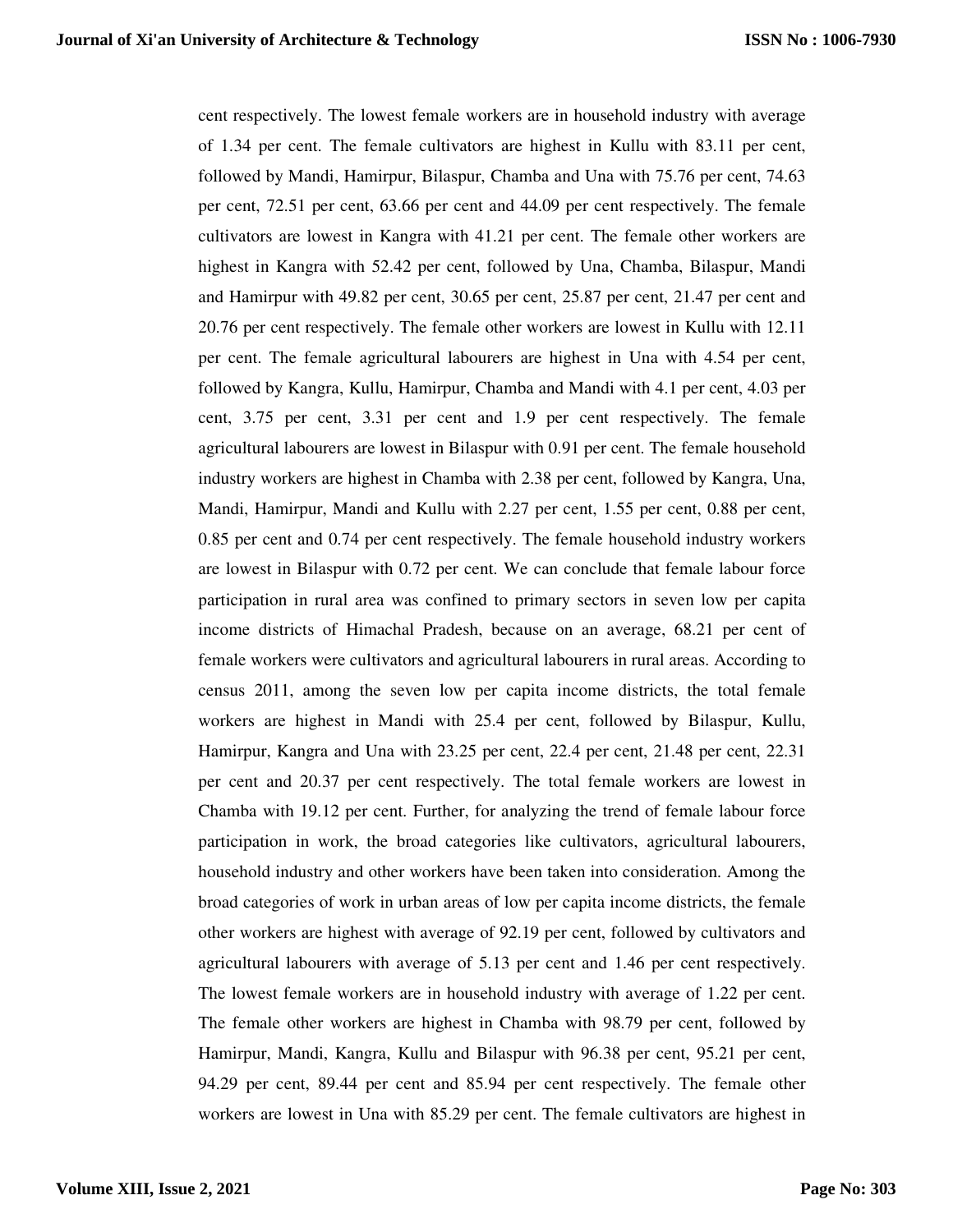Bilaspur with 12.98 per cent, followed by Una, Kullu, Mandi, Hamirpur and Kangra with 10.74 per cent, 5.5 per cent, 2.89 per cent, 2.27 per cent and 1.11 per cent respectively. The female cultivators are lowest in Chamba with 0.45 per cent. The female agricultural labourers are highest in Una with 3.2 per cent, followed by Kangra, Kullu, Hamirpur, Mandi and Bilaspur with 2.78 per cent, 2.75 per cent, and 0.49 per cent, 0.46 per cent and 0.31 per cent respectively. The female agricultural labourers are lowest in Chamba with 0.22 per cent. The female household industry workers are highest in Kullu with 2.32 per cent, followed by Kangra, Mandi, Hamirpur, Bilaspur and Una with 1.82 per cent, 1.45 per cent, 0.86 per cent, 0.77 per cent and 0.77 per cent respectively. The female household industry workers are lowest in Chamba with 0.54 per cent. We can conclude that female labour force participation in rural area was confined to services sectors in seven low per capita income districts of Himachal Pradesh. So, from these interpretations we can furnish that, there was significant mean difference between rural and urban areas of less developed districts regarding other female workers, and there were no significant mean differences between rural and urban areas of less per capita income regarding cultivators, agricultural labourers, household industry and total female workers. So, from these interpretations we can furnish that there were significant mean differences between rural and urban areas of less per capita income regarding total female workers, cultivators, agricultural labourers, household industry and other workers.